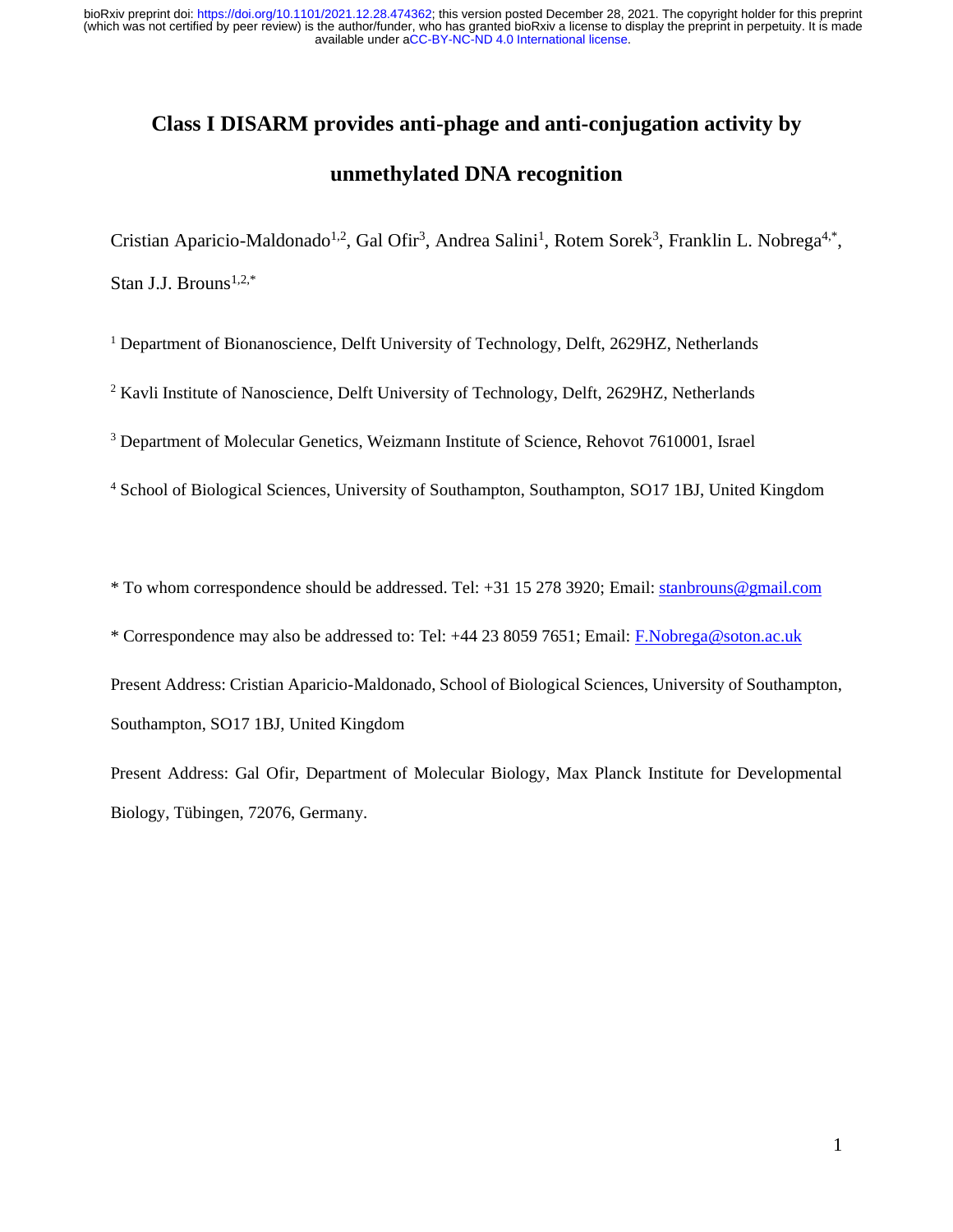#### **ABSTRACT**

 Bacteriophages impose a strong evolutionary pressure on microbes for the development of mechanisms of survival. Multiple new mechanisms of innate defense have been described recently, with the molecular mechanism of most of them remaining uncharacterized. Here, we show that a Class 1 DISARM (defense island system associated with restriction-modification) system from *Serratia* sp. provides broad protection from double-stranded DNA phages, and drives a population of single-stranded phages to extinction. We identify that protection is not abolished by deletion of individual DISARM genes and that the absence of methylase genes *drmMI* and *drmMII* does not result in autoimmunity. In addition to antiphage activity we also observe that DISARM limits conjugation, and this activity is linked to the number of methylase cognate sites in the plasmid. Overall, we show that Class 1 DISARM provides robust anti-phage and anti-plasmid protection mediated primarily by *drmA* and *drmB*, which provide resistance to invading nucleic acids using a mechanism enhanced by the recognition of unmethylated cognate sites of the two methylases *drmMI* and *drmMII*.

**Keywords**: DISARM, DNA methylation, bacteriophage, bacterial defense system, conjugation.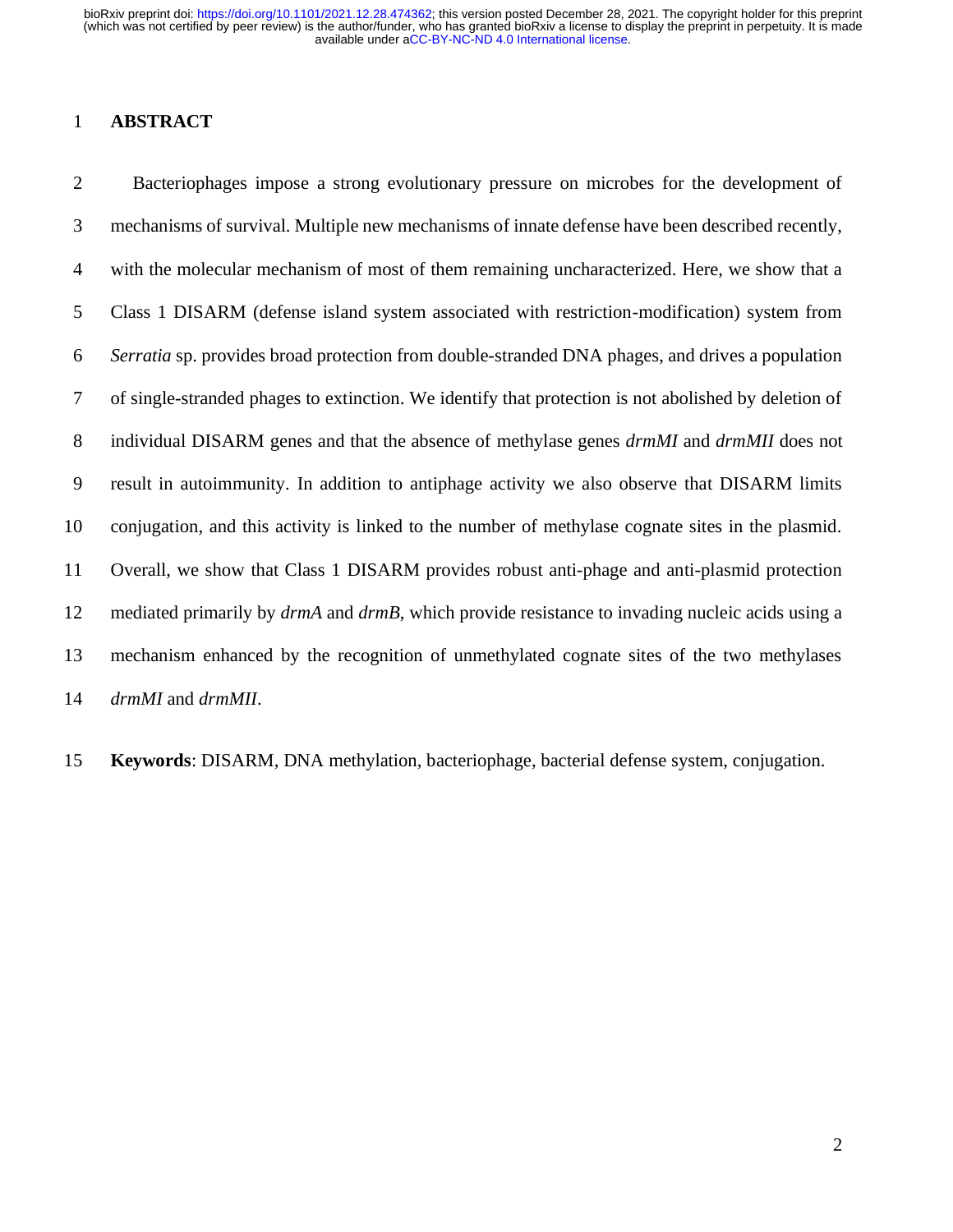#### **INTRODUCTION**

 The arms race between prokaryotes and bacteriophages drives their co-evolutionary dynamics and has led to the evolution of multiple antiviral defense mechanisms in prokaryotes that are collectively known as the prokaryotic immune system (1). Most prokaryotic defenses are innate, acting via recognition of general signals that are not shared by the microbial cell. A well-known example of innate defense are the highly abundant restriction-modification (R-M) systems (2) that cleave phage nucleic acids at sequence motifs protected in the host chromosome by epigenetic modifications (3). Recently, the analysis of genomic neighborhoods of known defense systems revealed multiple new anti-phage systems (4–12), among which the defense island system associated with restriction-modification (DISARM) (13).

 The DISARM system is composed of three-core genes: gene *drmA* with a helicase domain (pfam00271); gene *drmB* with a DUF1998 domain (pfam09369, helicase-associated); and gene *drmC* with a phospholipase D (PLD) domain (pfam13091). In the uncharacterized Class 1 DISARM systems, this core triplet is preceded by the SNF2-like helicase *drmD* (pfam00176), and the DNA adenine N6 methylase *drmMI* (pfam13659) (13). Class 2 DISARM systems contain, in addition to the core gene triplet, the DNA 5-cytosine methylase *drmMII* (pfam00145) and, on occasion, the gene of unknown function *drmE*. The Class 2 DISARM system was shown to use methylation of specific host motifs to mark self-DNA, akin to R-M systems, but its molecular mechanism remains largely unknown. Unlike R-M systems, DISARM seems to not fully depend on the sequence motif identified by the methylase to interfere with the incoming DNA; importantly, the candidate nuclease of the system (*drmC*) was found dispensable for resistance and its activity is yet unknown.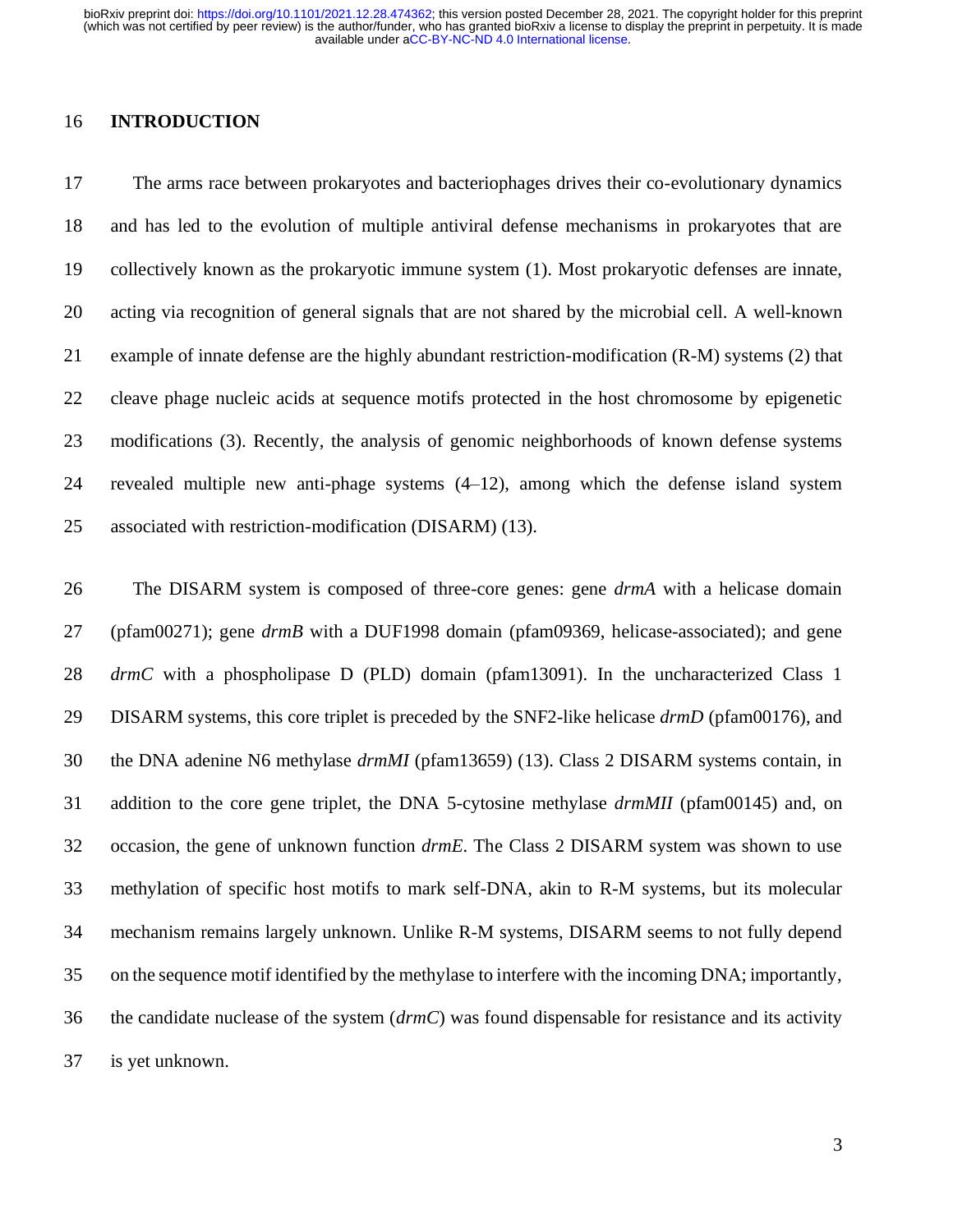| 38 | In some cases, Class 1 DISARM systems are accompanied by an additional cytosine methylase                  |
|----|------------------------------------------------------------------------------------------------------------|
| 39 | <i>drmMII</i> gene (13). Here we characterized such a Class 1 DISARM system present in <i>Serratia</i> sp. |
| 40 | SCBI (Figure 1A). We found that Class 1 DISARM provides broad anti-phage and anti-                         |
| 41 | conjugation activity independent of methylation status of the incoming DNA, and drives a                   |
| 42 | population of chronic infecting phages to extinction. Unlike Class 2 DISARM and R-M systems,               |
| 43 | the methylases of Class 1 DISARM only partially methylate adenine and cytosine bases of the host           |
| 44 | DNA at motifs ACACAG and MTCGAK, and the absence of the methylases does not result in                      |
| 45 | autoimmunity. Overall, our results show that DISARM combines methylation and non-methylation               |
| 46 | signals to provide protection against invader DNA, establishing a clear distinction from R-M               |
| 47 | systems.                                                                                                   |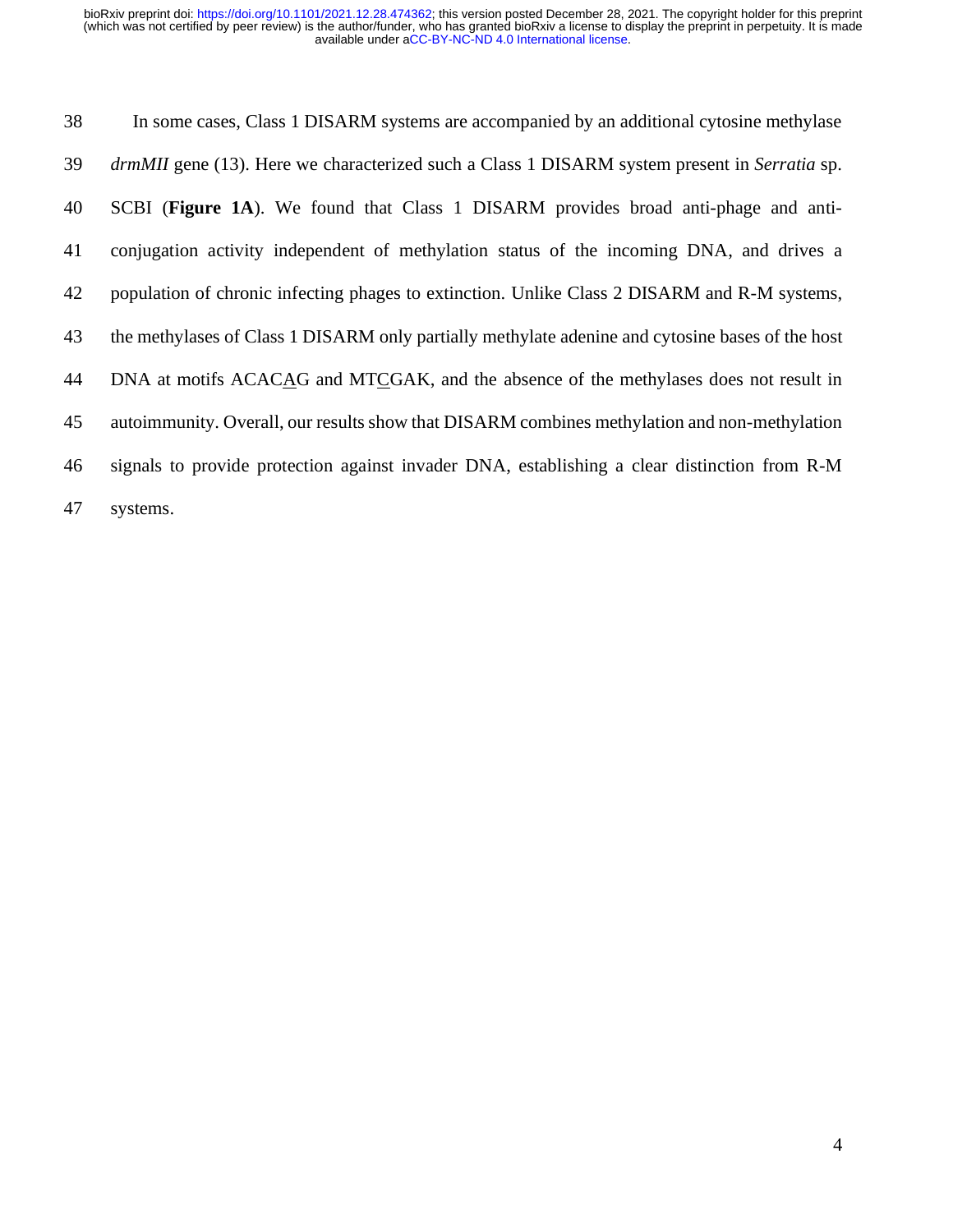#### **MATERIAL AND METHODS**

#### **Bacterial strains and growth conditions**

 *Escherichia coli* strains DH5α, BL21-AI, JM109, ER2738, WG5, C3000, and S17-1 were cultured in Lysogeny Broth (LB) media at 37°C. For solid media experiments, LB was 52 supplemented with 1.5% (w/v) agar (LBA) and the cultures incubated overnight at  $37^{\circ}$ C. When required, media was supplemented with antibiotics at the following final concentrations: 100 µg/mL ampicillin, 50 µg/mL kanamycin, 50 µg/mL streptomycin, 50 µg/mL gentamicin, and 25 µg/mL chloramphenicol. Gene expression was induced with 1 mM Isopropyl β-d-1- thiogalactopyranoside (IPTG) and 0.2% (w/v) L-arabinose. The *Serratia* sp. SCBI strain (South African *Caenorhabditis briggsae* Isolate) was grown aerobically in LB media at 30°C with shaking at 180 rpm.

#### **Phage cultivation**

 *E. coli* phages were propagated using their host strain (**Supplementary Table S1**) as described 61 previously (14). Briefly, bacterial cultures at early exponential growth phase (0.3-0.4  $OD_{600}$ ) were 62 infected with a phage lysate and incubated overnight at  $37^{\circ}$ C with shaking. Cultures were spun 63 down and the supernatant filtered (0.2  $\mu$ m PES) and stored at 4<sup>o</sup>C until use. When required, phages were concentrated by adding PEG-8000 and NaCl at final concentrations of 100 mg/mL and 1 M, 65 respectively. The suspension was incubated overnight at  $4^{\circ}$ C, centrifuged at  $11,000 \times g$  at  $4^{\circ}$ C for 1h, and the phage-containing pellet was re-suspended in SM buffer (100 mM NaCl, 8 mM MgSO4.7H2O, and 50 mM Tris-HCl pH 7.5). The phage titer was determined using the small drop plaque assay method as described by Mazzocco and colleagues (15). *E. coli* strain BL21-AI was used for titering and performing assays of phages T1, T3, T4, T7, Lambda-vir, Myo21S, and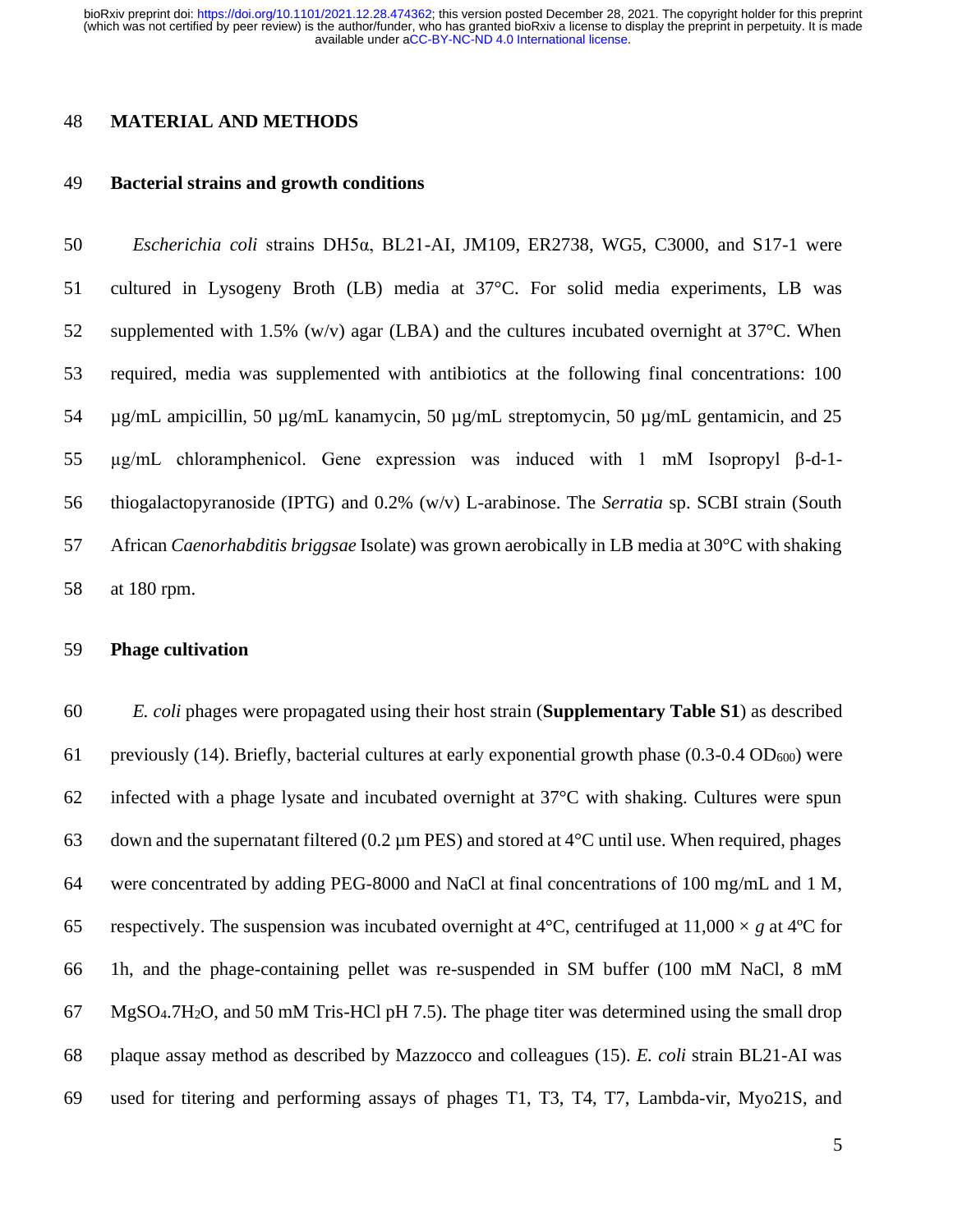Myo22L, strain WG5 was used for MS2, and strain C3000 was used for PhiX174. Phage M13 was titered using *E. coli* strain ER2738 and 0.6% LBA supplemented with 1 mM IPTG and 200 µg/mL

- X-gal. Assays of M13 phage were performed in strain JM109 (DE3).
- **Cloning of Class 1 DISARM and mutants**

 Plasmids and primers used in this study are listed in **Supplementary Table S2** and **Supplementary Table S3**, respectively**.** The complete Class 1 DISARM system and different combinations of its genes were amplified by PCR from *Serratia* sp. SCBI genomic DNA with primers indicated in **Supplementary Table S3** and using Q5 DNA Polymerase (New England Biolabs) according to the manufacturer's instructions. The PCR products were cloned into the plasmid backbones using the NEBuilder HiFi DNA Assembly Cloning Kit (New England Biolabs) following manufacturer's instructions. Plasmid pDIS\_3 was used as a template for PCR with primers listed in **Supplementary Table S3** to construct pDIS\_5, pDIS\_6 and pDIS\_7 by restriction cloning. All plasmids were confirmed by Sanger sequencing (Macrogen) and transformed into strains *E. coli* BL21-AI and *E. coli* JM109(DE3) for the assays described below.

#### **Phage infection growth curves**

 Bacterial cultures with the DISARM system or empty vector were grown to early exponential 86 phase (OD<sub>600</sub> of 0.2-0.3), induced with IPTG and L-arabinose, and grown for 90 min at 37 °C and 87 180 rpm. The cultures were normalized to an OD<sub>600</sub> of 0.5 (approximately  $1x10^8$  CFU/ml) and 190 88 µl were dispensed into wells of 96-well microtiter plates. Then, 10 µl of phage suspension were added to the wells at different multiplicity of infection (MOI), and bacterial growth was followed 90 in an EPOCH2 microplate reader with  $OD_{600}$  measurements every 10 min at 37 $\degree$ C with constant shaking.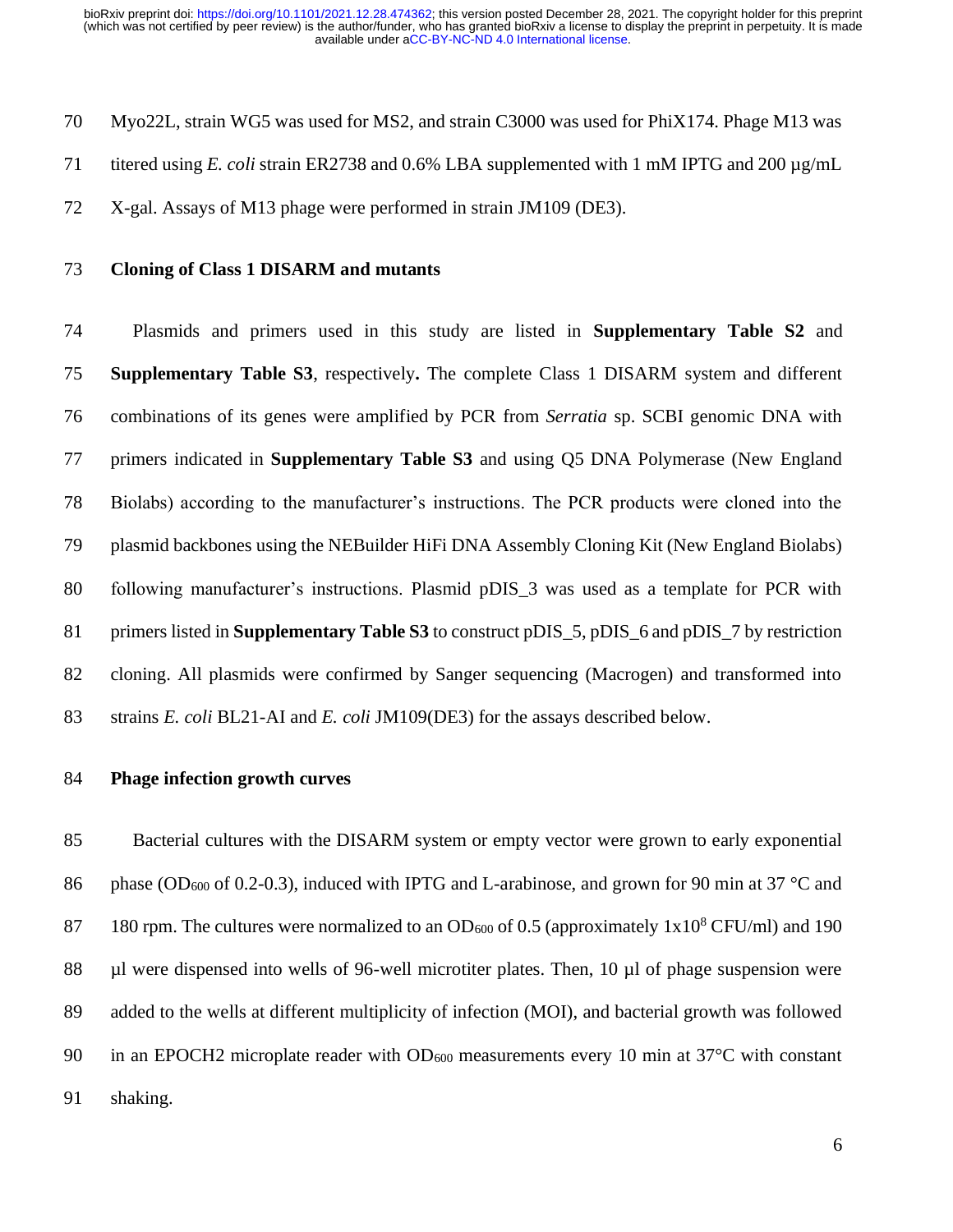#### **Phage replication over time**

 Bacterial cultures were prepared as above and infected with phages at different MOIs. Cultures were incubated at 37°C with shaking at 180 rpm, and phage titers were measured over time using the small drop plaque assay method using the wild type strain as the host.

#### **Methylation-sensitive DNA sequencing**

 Genomic DNA was extracted from the wild-type strain and strains containing the complete DISARM system or its methylases, using the phenol chloroform method as described before (16) with some modifications (17). Briefly, cultures at exponential phase were induced and incubated overnight. Bacterial cells were pelleted, re-suspended in TE buffer, and treated with RNase I and lysozyme at 1 µg/ml for 1h, followed by proteinase K at 50 µg/ml for 1h. DNA was extracted twice with phenol:chloroform (1:1) and precipitated by adding 300 mM sodium acetate pH 5.2 and two volumes of absolute ethanol. After incubation at -20ºC for 1h or overnight, the DNA was pelleted 104 by centrifugation at  $21,000 \times g$ , and the pellet re-suspended in nuclease-free water. The DNA was quantified using Qubit dsDNA HS Assay kit (Invitrogen) and the quality assessed using Nanodrop (Thermo Scientific).

 The genomic DNA was sequenced by Pacific Biosciences using Single Molecule Real Time (SMRT) sequencing technology to detect DNA methylation sites (18). DNA libraries were prepared using the SMRTbell® Express Template Prep Kit 2.0 and the Barcoded Overhang Adapter kit according to the manufacturer instructions. Sequencing was performed on a PacBio Sequel platform using Sequel sequencing kit 3.0. The data were analyzed using the Base Modification and Motif Analysis module of the SMRT-Link v7.0.1 software to detect methylation motifs.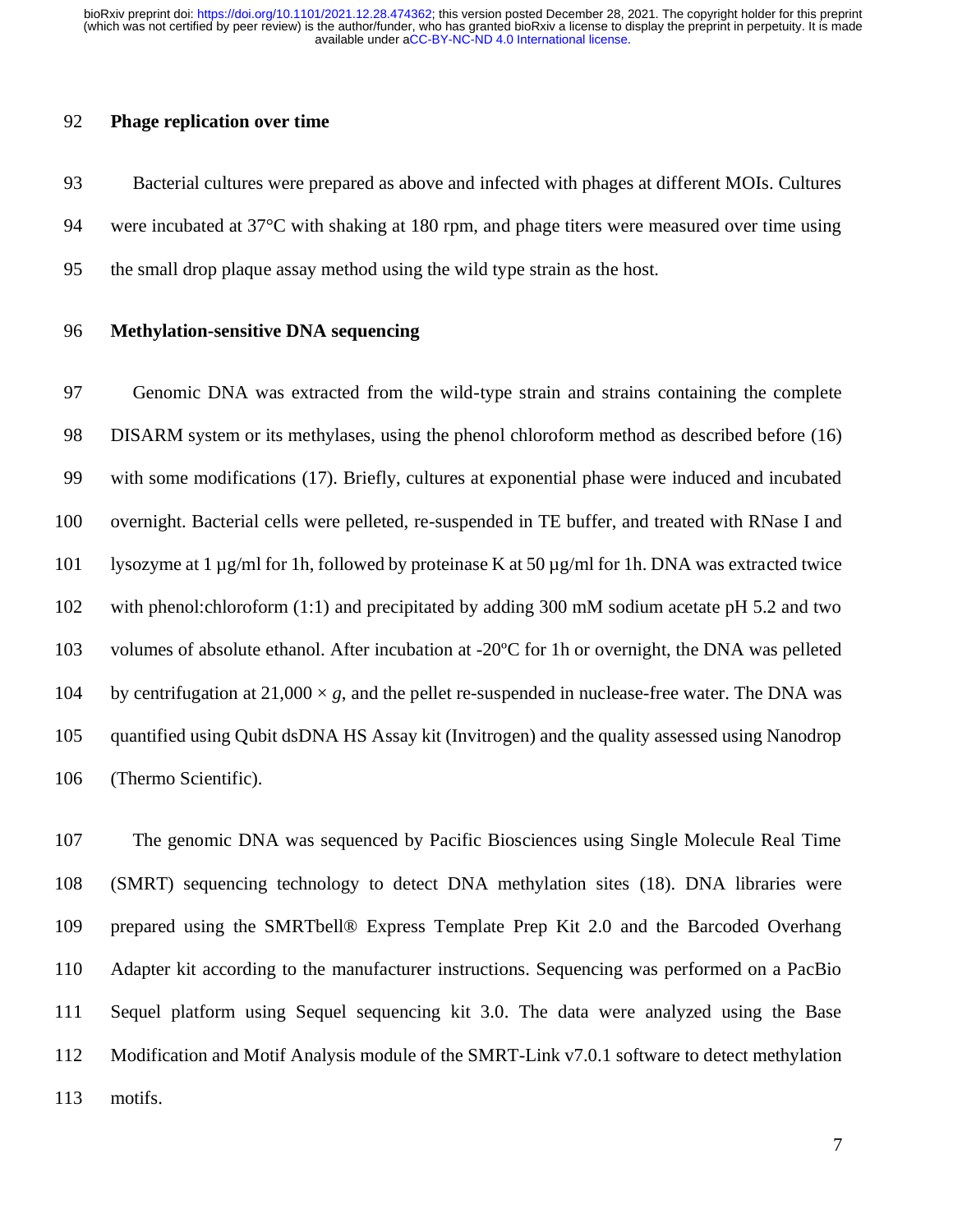Bisulfite library preparation and sequencing was done as previously described (13). Sequencing results were analyzed using Bismark v0.20.1 (Krueger & Andrews 2011 [https://doi.org/10.1093/bioinformatics/btr167\)](https://doi.org/10.1093/bioinformatics/btr167) to identify methylated cytosines. The sequence neighborhood of methylated cytosines was analyzed using Weblogo (Crooks et al. 2004) to determine the methylation motif.

 Raw sequencing data were deposited in Figshare for PacBio (doi.org/10.6084/m9.figshare.17295215) and Bisulfite (doi.org/10.6084/m9.figshare.17295212) sequencing.

#### **Construction of motif-containing conjugative plasmids**

 Synthetic constructs (Integrated DNA Technologies) of tetracycline-regulated YFP and a motif- adaptable module (MAM) (**Supplementary Table S4**) were introduced into pSEVA\_331 by restriction cloning. Putative DISARM motifs were removed from the backbone sequence of pSEVA\_331 by replacing these regions with synthetic constructs (**Supplementary Table S4**). For this, pSEVA\_331 and the synthetic constructs were amplified using primers in **Supplementary Table S3** and Q5 DNA Polymerase (New England Biolabs), and cloned by restriction digest using the enzymes indicated in **Supplementary Tables S3** and **S4**, giving rise to plasmid pCONJ. Plasmids pCONJ\_1 to pCONJ\_8 (**Supplementary Table S2**) were created by cloning synthetic constructs (**Supplementary Table S4**) containing different motif combinations into the MAM regions of pCONJ using restriction digest as above. All plasmid constructs were confirmed by sequencing (Macrogen) and transformed into *E. coli* BL21-AI.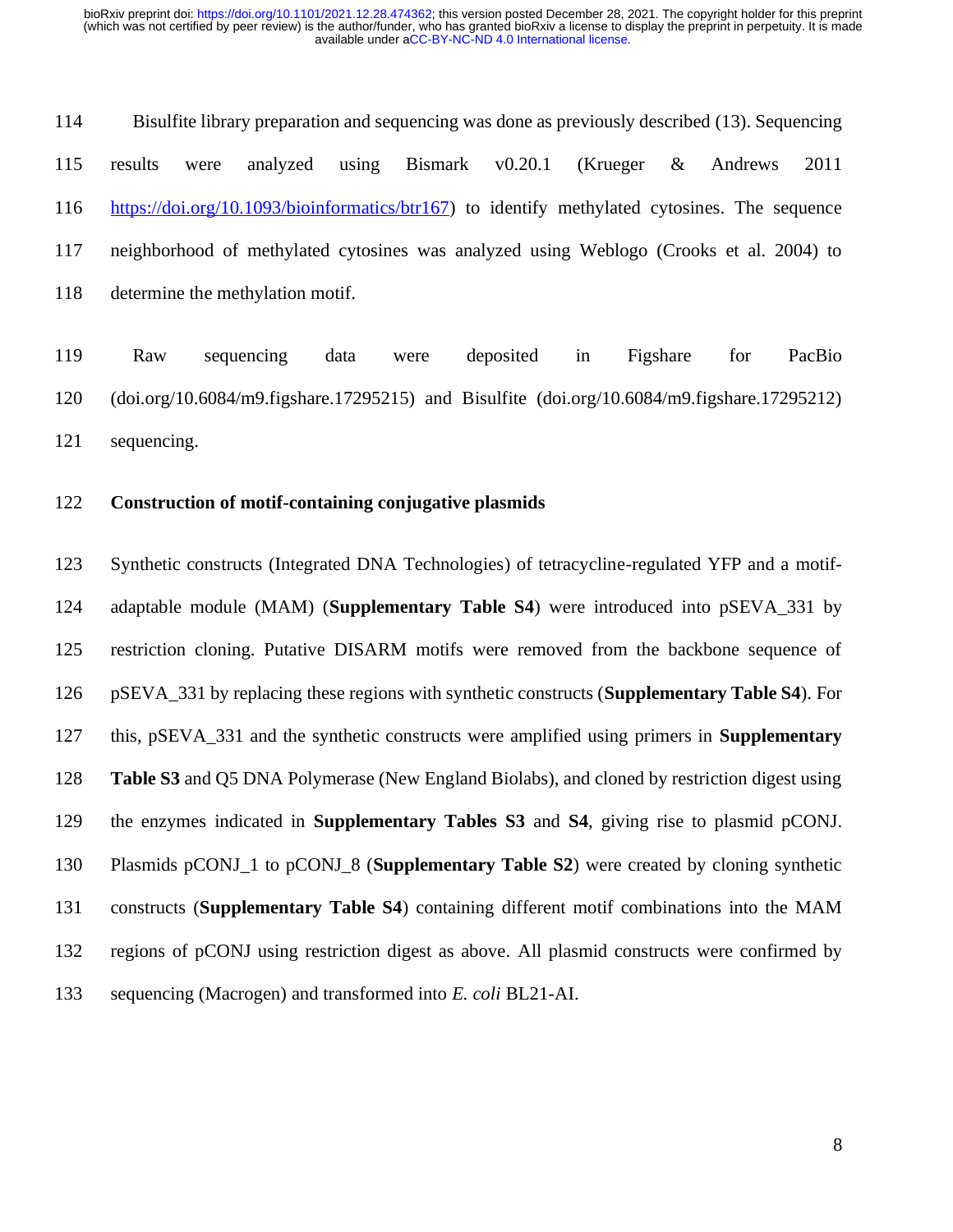#### **Conjugation efficiency**

 The *E. coli* strain S17-1 containing variants of the plasmid pCONJ (**Supplementary Table S2**) was used as the donor strain. Cells were grown to exponential phase and induced when necessary. 137 Approximately  $5x10^8$  cells of both donor strain and the DISARM or wild-type strain (recipient) were spun down and re-suspended in 5 ml of fresh LB media. The strains were combined in equal 139 counts in a final concentration of  $1x10<sup>8</sup> CFU/mL$ . After gently mixing, cells were pelleted at 2,000  $\times$  *g* for 10 min at room temperature, and incubated at 37°C for 4 h without shaking. The cell mixture was plated onto LBA plates containing different antibiotics to determine the proportion of recipient cells that acquired the plasmid from the donor strain. Conjugation efficiency was estimated as the ratio of plasmid-acquisition events versus the total number of recipient strain cells.

#### **Statistical analysis**

 The average values of three biological replicates were reported in the result and supplementary sections. Unpaired two-tailed t Test and one-way analysis of variance (ANOVA) with Dunnett's post-hoc multiple comparison test were used to compare the means between groups. Confidence 148 intervals were set at 95% (\* = p < 0.05; \*\* = p < 0.001; \*\*\* = p < 0.0001). Statistical analysis was performed using GraphPad Prism version 5.0 for Windows.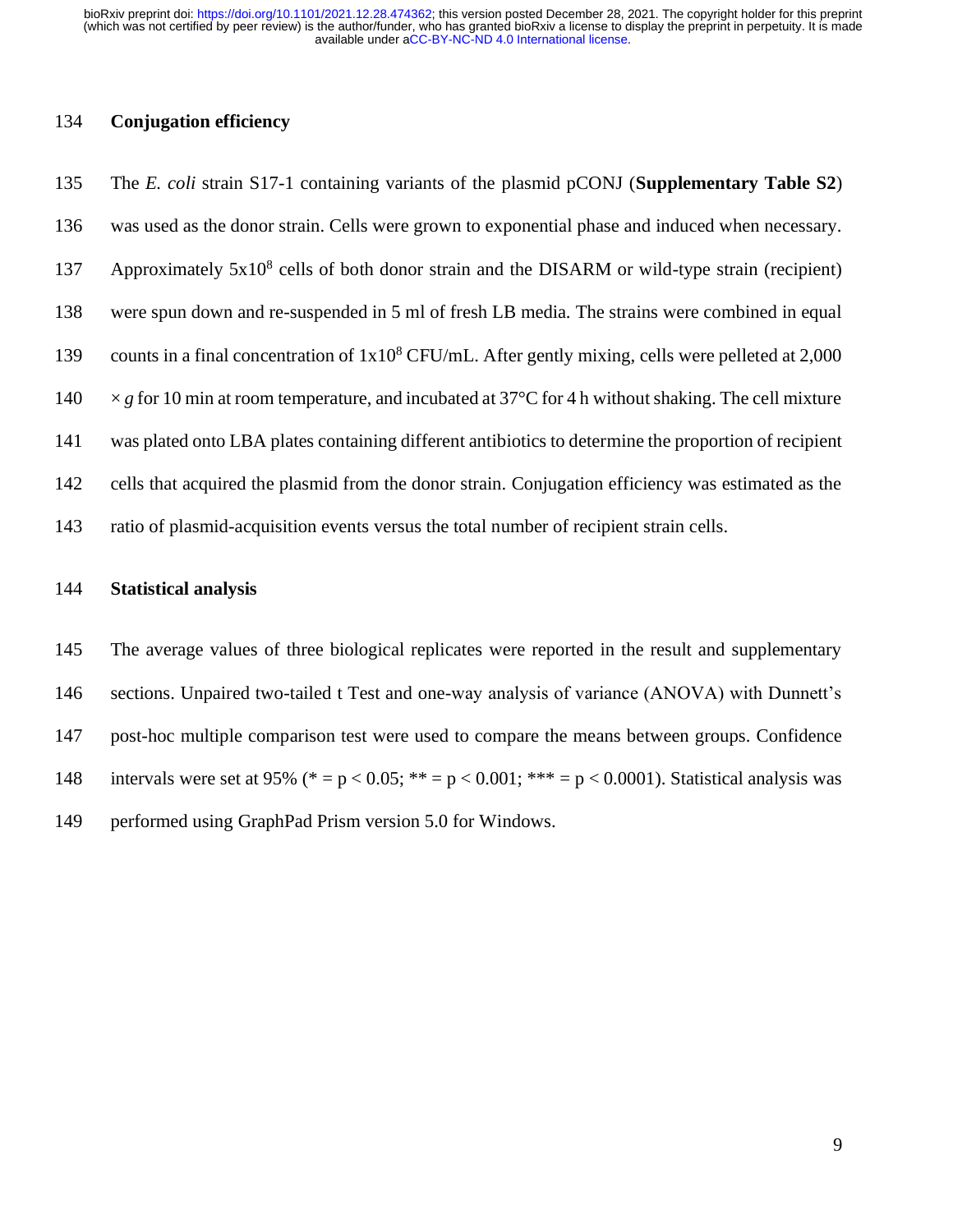#### **RESULTS**

#### **Class 1 DISARM protects against widely diverse DNA phages**

 To determine whether the predicted Class 1 DISARM system from *Serratia* sp. SCBI provides protection from phage infection, we transplanted the six genes of the system into *E. coli* BL21-AI (**Figure 1A**). We then challenged the DISARM-containing strain (DISARM (+)) with *Caudovirales* of three morphologies (sipho-, myo-, and podophages) (19) at different MOI. Class 1 DISARM shows clear anti-phage protection against all phages tested, by preventing or delaying the collapse of the bacterial population upon phage infection even at high MOI (**Figure 1B**, **Supplementary Figure S1**). To quantify the level of protection, we measured the efficiency of plating (EOP) of the same set of phages on the DISARM (+) strain in comparison to control (DISARM (-)) cells. Class 1 DISARM provided significant protection against phages T1, T4, T7, Nami and phiX174 (**Figure 1C**).

 Overall, both liquid and solid media assays demonstrate the broad anti-phage activity provided by Class 1 DISARM.

#### **Class 1 DISARM can drive a phage population with chronic lifestyle to extinction**

 We next investigated the effects of the Class 1 DISARM on the propagation of a phage and accumulation of active phage in the cell culture. For this, we measured the phage titers periodically upon infection of DISARM (+) or DISARM (-) strains with T1 or Nami phages. The number of infectious T1 phages in the population is reduced by approximately 3 orders of magnitude in 169 DISARM containing strains from 30 min on, reaching a maximum reduction of  $5.6x10^4$  fold at 180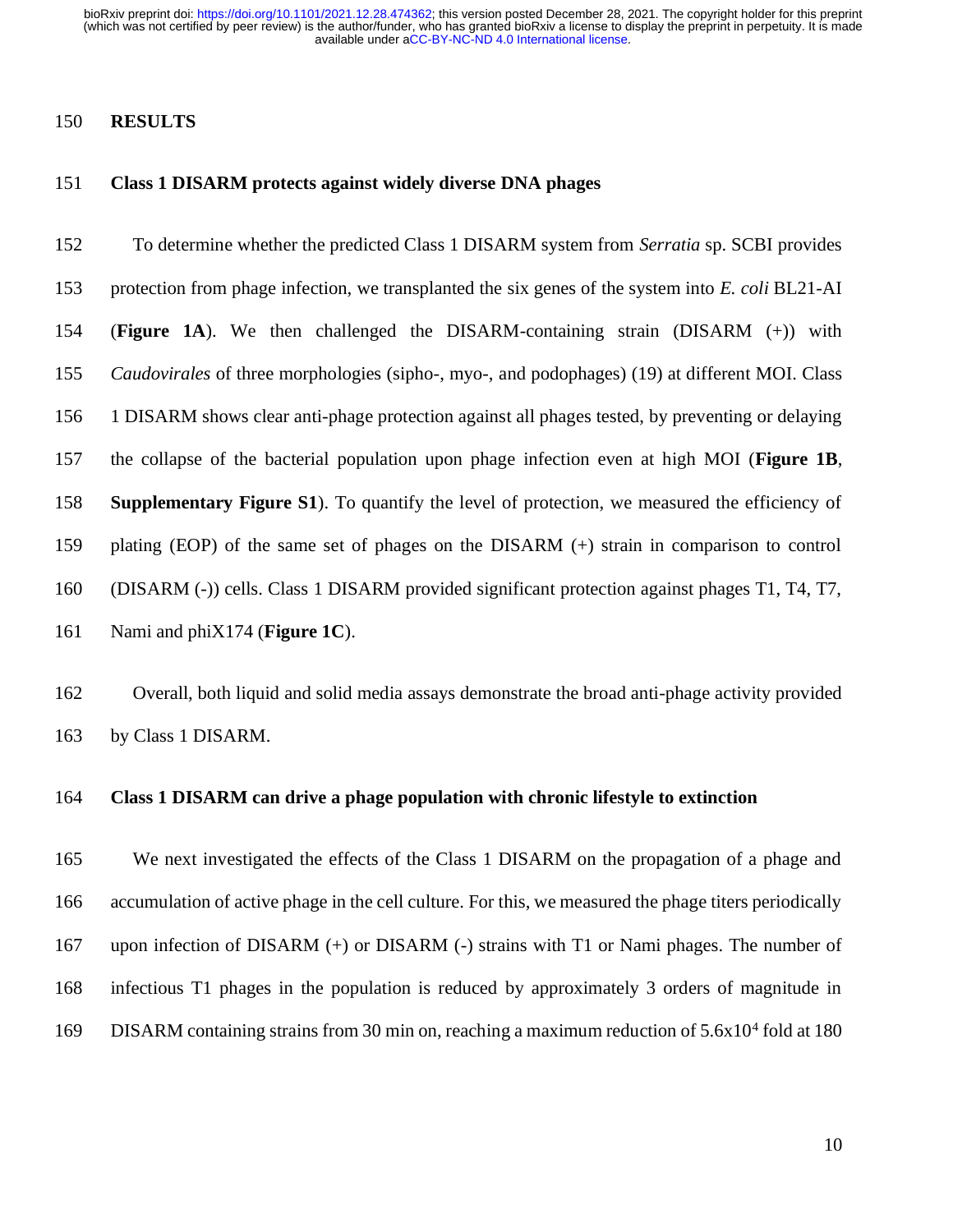minutes post-infection (**Figure 1D**). DISARM also inhibits the propagation of phage Nami, with a maximum reduction of approximately 50-fold at 180 minutes post-infection (**Figure 1D**).

 Virulent *Caudovirales* follow a lytic life cycle where the production of phages occurs typically within 10-30 minutes after the ejection of the phage genome, ultimately resulting in cell death for the release of the newly formed phage particles. Phages that follow a chronic life cycle are able to produce new phages continuously without causing cell death, with the new virions extruding out of the cell (20). To investigate the effect of Class 1 DISARM on the propagation of a phage population with chronic lifestyle, we monitored the phage titers of a culture infected with the single-stranded DNA (ssDNA) inovirus M13. We observed a rapid decrease of the number of phages, with DISARM containing strains producing no more phage after 24h (**Figure 1D**), which was not observed for any of the *Caudovirales* tested. To understand if the strong activity of Class 1 DISARM against phage M13 is a consequence of its chronic lifestyle or the type of genetic material (ssDNA versus the double-stranded DNA of *Caudovirales*), we additionally tested DISARM against ssDNA phage phiX174. PhiX174 uses a mechanism of phage DNA replication similar to that of phage M13 (21, 22), but follows a lytic life cycle. The protective effect of DISARM against infection by phiX174 was similar to that obtained for the dsDNA phages (**Supplementary Figure S3A**), suggesting that the strong effect of DISARM against phage M13 is not related to the single stranded nature of the phage genome in the phage particle. We further tested the protective effect of Class 1 DISARM against single-stranded RNA (ssRNA) phage MS2 but observed no protection (**Supplementary Figure S3B**), suggesting that Class 1 DISARM is a DNA-directed defense system. In summary, Class 1 DISARM reduces the number of infectious phages produced over time in a bacterial culture, and is able to completely abolish the propagation of chronic phage M13.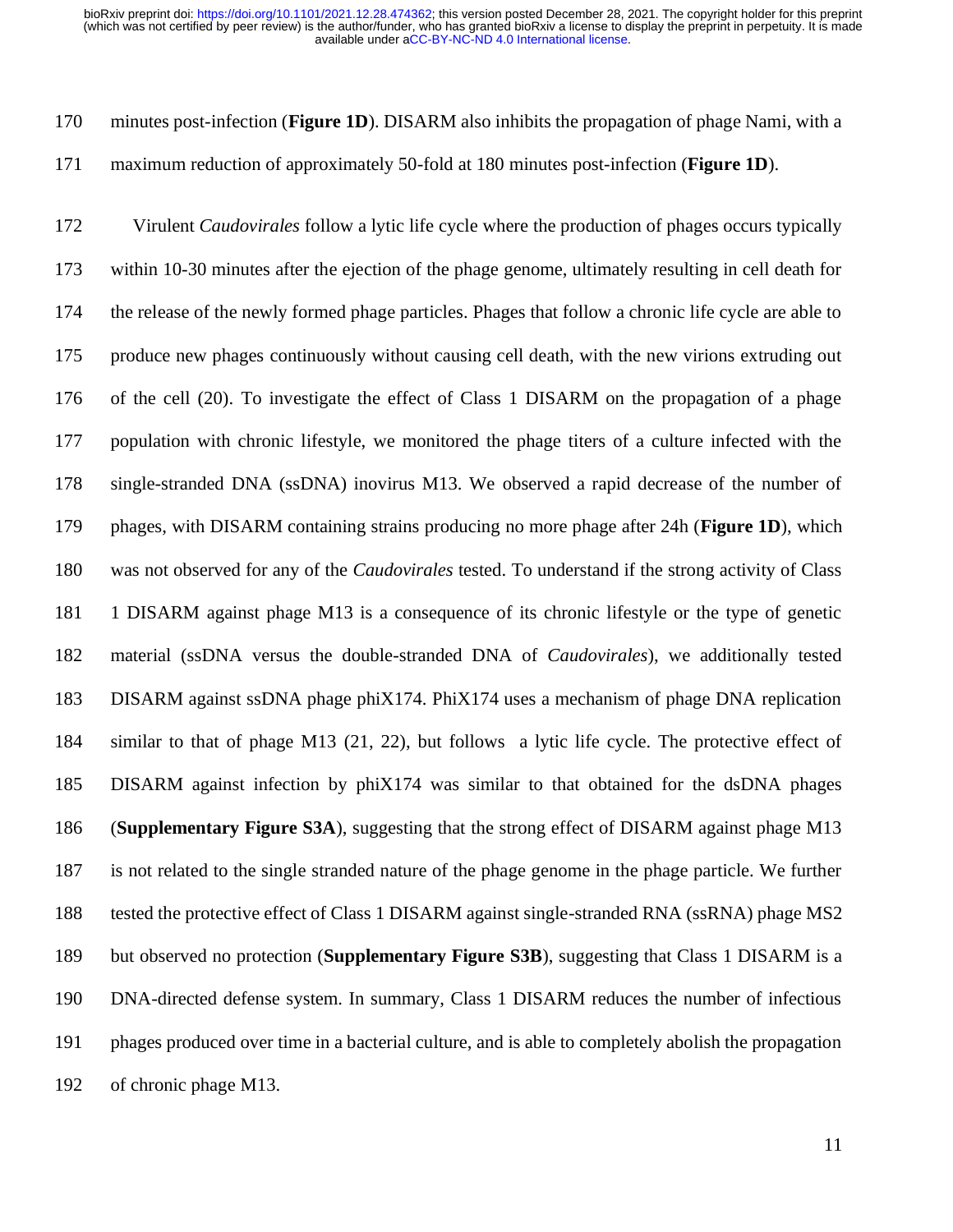#### **Class 1 DISARM provides protection independent of methylation status**

 We next studied the essentiality of the individual genes of the Class 1 DISARM system in anti- phage protection. First, we used EOP assays to challenge cells harboring the complete or partial DISARM system. We observed that DISARM provides protection against infection by dsDNA phages T1 and Nami, and that some of the DISARM genes can be deleted while retaining either full or partial protection (**Figure 2A**, **Supplementary Figure S4A**). To better evaluate gene essentiality in Class 1 DISARM, we followed phage propagation over time in liquid culture of cells harboring the complete or partial DISARM system. Results are shown in **Figure 2B,C and Supplementary Figure S4B** as the increase of phage titer over time at the time point where DISARM achieved the strongest effect compared to the titer at the start of infection. In contrast to what was previously observed for Class 2 DISARM systems (13), deletion of core genes *drmABC*  did not abolish the full protective effect for both phages T1 and M13, and only the additional deletion of *drmMII* resulted in complete loss of protection with full restoration of the phage replication capacity. For phage Nami, deletion of core *drmABC* or deletion of *drmD* and *drmMI*  resulted in almost complete loss of protection (**Figure 2B**), with full restoration of phage replication being achieved with their combined deletion. Importantly, we observed that *drmC* is not required for the anti-phage activity (**Supplementary Figure S5**) of Class 1 DISARM, as previously observed for Class 2 DISARM (13).

 Overall, we observed that Class 1 DISARM phage protection is relatively robust to deletion of individual genes of the operon.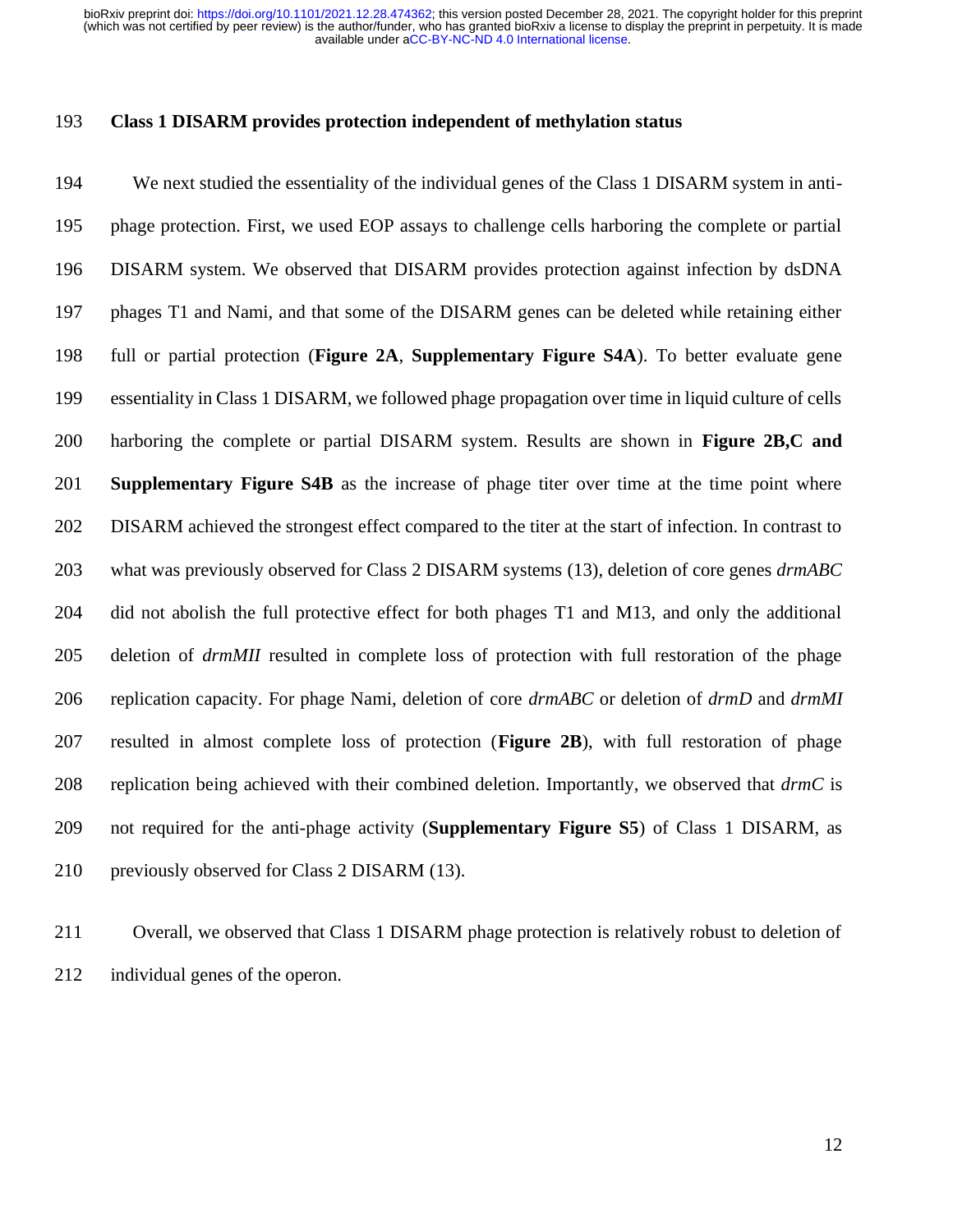#### **Class 1 DISARM of** *Serratia* **sp. SCBI modifies host DNA with two methylation patterns**

 To understand if the methylase genes *drmMI* and *drmMII* methylate the host DNA, we sequenced the genomes of the wild type strain, the DISARM (+) strain, and the strain containing one or both methylases using sequencing methods sensitive to epigenetic marks. The adenine methylation by *drmMI* was characterized by PacBio sequencing and revealed an N6- methyladenosine (m6A) modification of the ACACAG motif (methylated base underlined, **Figure 3A**, **Supplementary Table S5**). The cytosine methylation by *drmMII* was characterized by bisulfite sequencing and revealed a 5-methylcytosine (5mC) modification of MTCGAK motifs (methylated cytosine underlined, **Figure 3B**, **Supplementary Table S5**), which is a distinct motif from the 5mC modification in CCWGG motifs reported for the Class 2 DISARM system of *Bacillus subtilis* (13). The completeness of modification by the methylases was higher in the presence of the full DISARM system (84.3% m6A, and 67.0% 5mC) than in the presence of the two methylases alone (56.5% m6A, and 34.0% 5mC), suggesting some form of synergetic effect by the methylase pair (**Figure 3D**). Curiously, the presence of both *drmMI* and *drmMII* increased the m6A methylation ratio of *drmMI* to 73.9%, but had no effect on 5mC methylation by *drmMII*. No relation was observed between the distance of methylated or unmethylated ACACAG and MTCGAK motifs, suggesting that their methylation status was independent of their relative location in the genome. In summary, the Class 1 DISARM system of *Serratia* sp. SCBI uses both adenine and cytosine methylation to modify specific motifs in the bacterial chromosome.

### **Class 1 DISARM displays anti-conjugation activity dependent on number of cognate sites**

 To determine the influence of the methylation pattern of the invading DNA on the level of protection by Class 1 DISARM, we performed conjugation assays with plasmid pCONJ which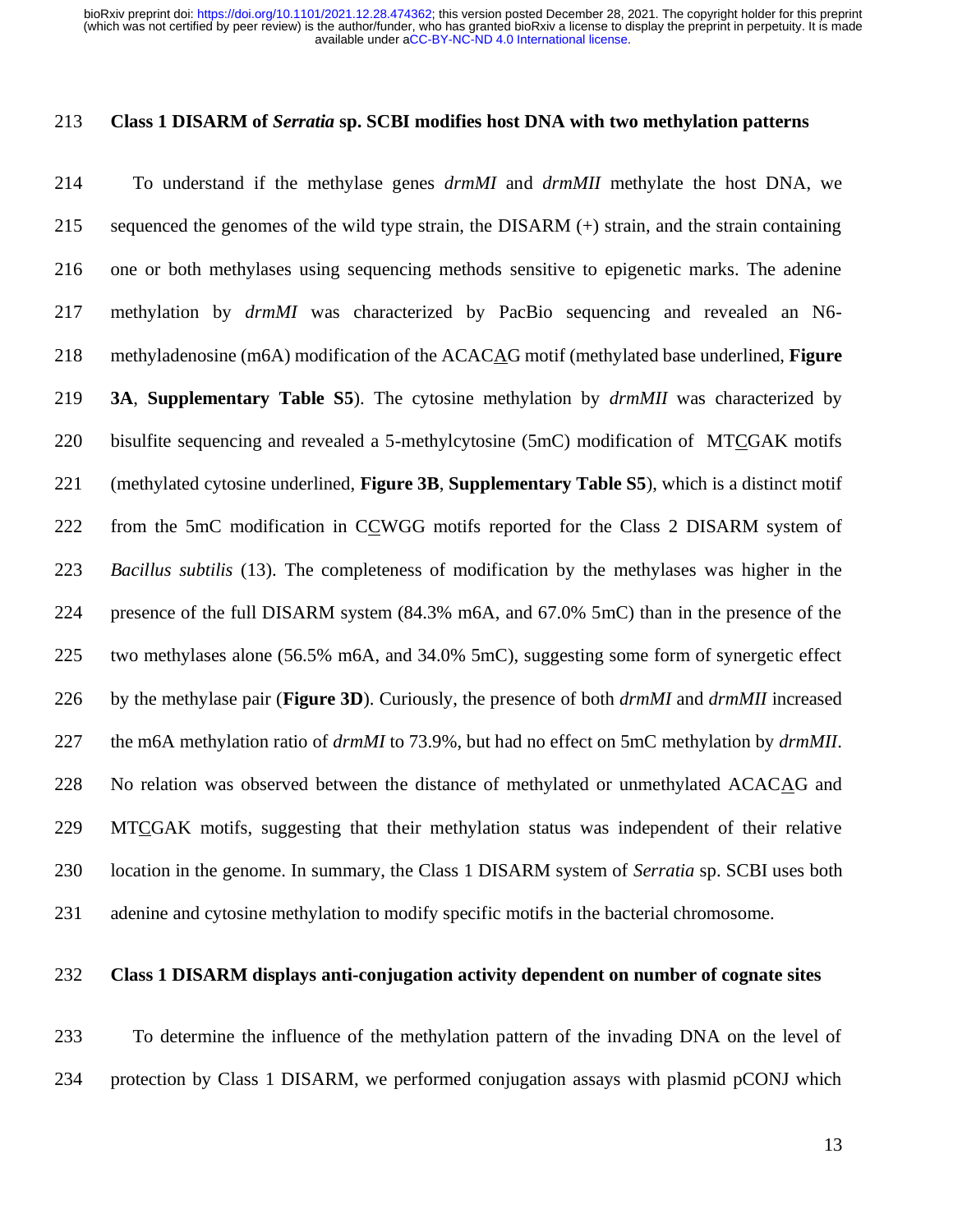does not contain ACACAG or MTCGAK motifs (**Supplementary Table S2**). We first assessed the protection provided by DISARM towards conjugation of the unmethylated pCONJ, and observed an approximately 47-fold reduction in conjugation efficiency in the presence of DISARM (**Supplementary Figure S6A**). Next, we engineered different versions of pCONJ with variable numbers of DISARM methylation motifs and performed conjugation assays in the DISARM (+) and DISARM (-) strains as recipients. The conjugation efficiency of non-methylated pCONJ in the DISARM (+) strain decreased moderately with increasing numbers of ACACAG and TCGA motifs present in the plasmid, up to 12-fold (**Figure 3E**, **Supplementary Figure S6B**). The protective effect against plasmid conjugation is only slightly stronger when both types of motifs are present.

 Next, we compared the conjugation efficiency of pCONJ originated from cells expressing DISARM methylases DrmMI and DrmMII to that of pCONJ containing non-methylated motifs (**Figure 3F**). The conjugation efficiency of pCONJ was drastically elevated by 134- and 82-fold when the donor strain contained both DrmMI and DrmMII, supporting the role of methylation as an off switch for DISARM activity. The control plasmid, in which no ACACAG and MTCGAK motifs were added, displayed a 21-fold increase in conjugation efficiency with both methylases present in donor strain possibly due to effects of induction of gene expression of both methylases in the donor. Overall, the conjugation assays demonstrate that Class 1 DISARM displays anti- conjugation activity that is enhanced by the presence of unmethylated forms of both methylase motifs in the plasmid.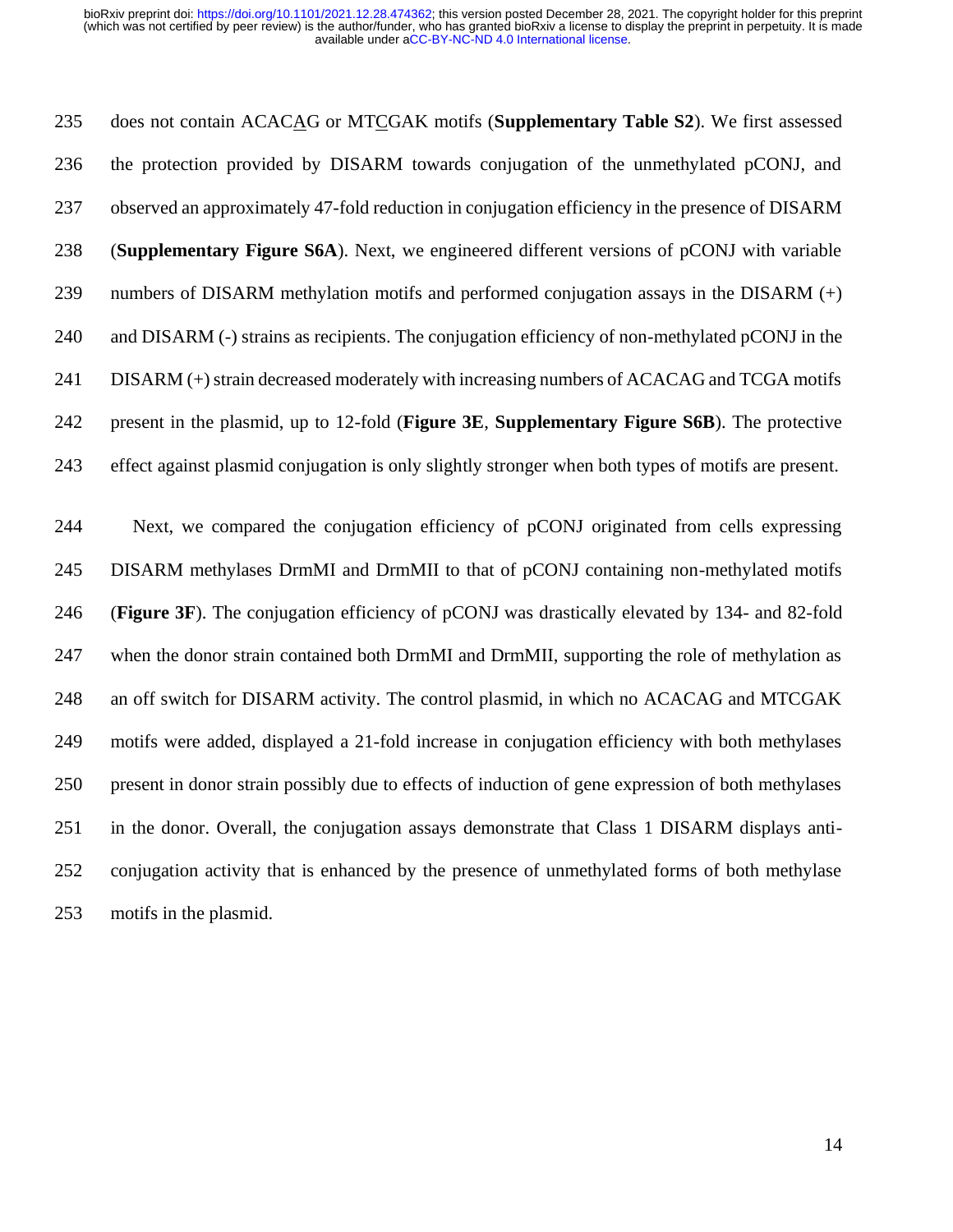#### **DISCUSSION**

 Here, we show that Class 1 DISARM of *Serratia* sp. SCBI provides broad protection against phages and plasmid conjugation using a mechanism of incoming nucleic acid detection which is enhanced by the recognition of unmethylated cognate sites of the two methylases *drmMI* and *drmMII*. In Class 2 DISARM systems, the deletion of genes *drmA*, *drmB*, or *drmE* resulted in complete loss of protection (13). The Class 1 DISARM system of *Serratia* sp. provides a more robust protection, in which the deletion of individual genes is not sufficient to abolish the protective effect of the system against some phages (e.g. T1 and M13). We observed that the number of unmethylated motifs present in the incoming foreign DNA increased the protective effect of DISARM against incoming invaders.

 We found that the protection against phages was not scaled to the number of *drmMI* and *drmMII* sites in their genomes (**Supplementary Table S6**), suggesting also other factors at play. Similarly, the number of methylation sites on phage genomes did not affect the protection for the BREX (23) system, and the same was suggested for Class 2 DISARM (13). This is markedly distinct from tested R-M systems in which restriction (and therefore protection) is dependent on the number of methylation sites in the invader's DNA (24). This suggests that DISARM and BREX use mechanisms to identify invader DNA distinct from those of R-M systems, and which may prevent strong negative selection for specific methylation motifs. It is also possible that the intrinsic methylation patterns of phage DNA affect defense by DISARM, as observed previously for R-M and BREX systems (24, 25).

 The use of a molecular mechanism distinct from classical R-M systems is further supported by the lack of autoimmunity in cells in the absence of *drmMI* and *drmMII* (**Supplementary Figure**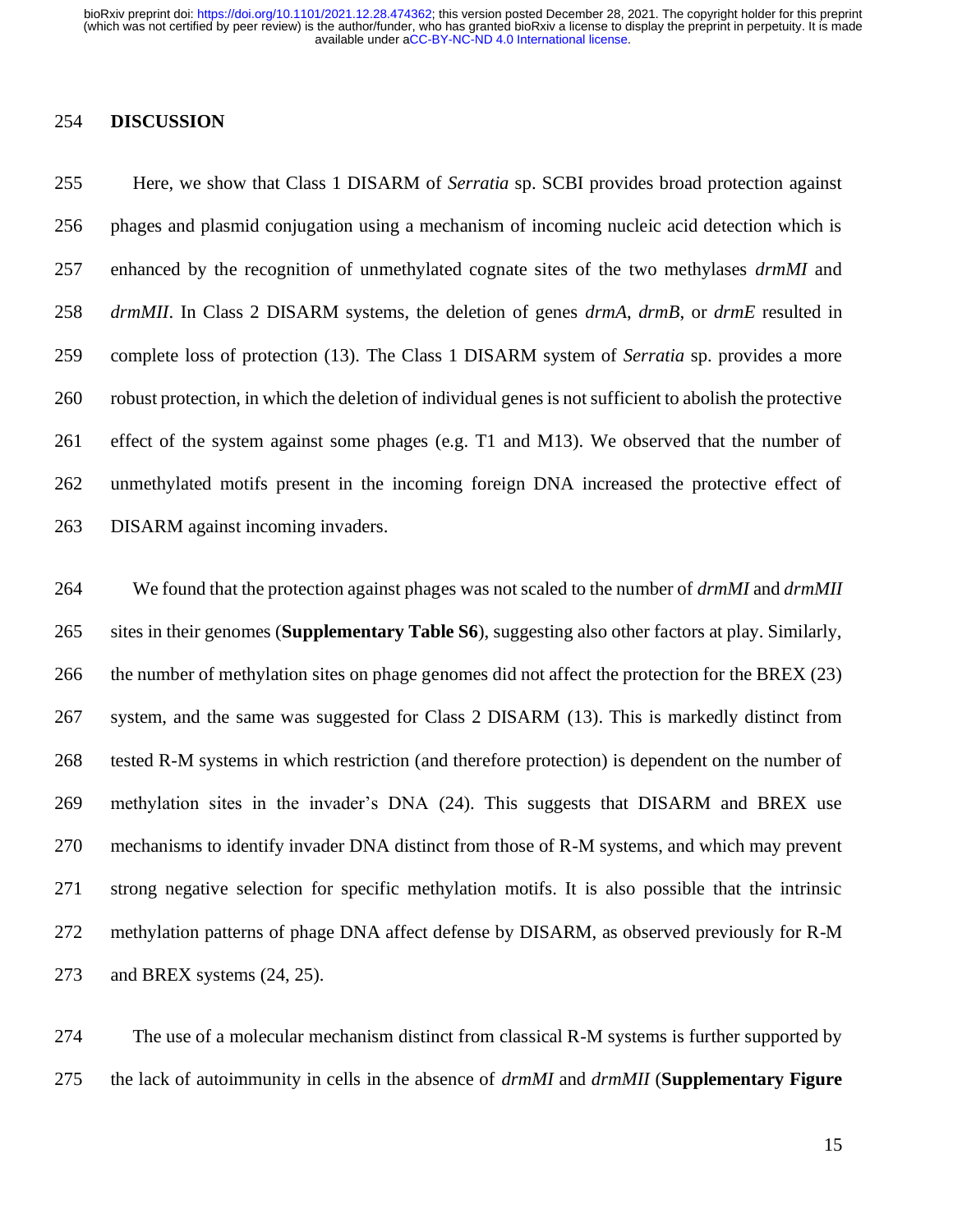**S7**), contrary to R-M systems where this results in cleavage of the bacterial DNA (26). This is also consistent with the fact that not all motifs in the bacterial genome of the transplanted host are methylated by the DISARM methylases, unlike the almost complete motif methylation observed in R-M. This suggests a tight regulation of the defense activity of Class 1 DISARM that seems to result from the physical occlusion of the DNA entry site of the DrmAB complex by the trigger loop, which is removed upon presence of a 5' ssDNA end (27). Interestingly, the methylase drmMII of Class 2 DISARM provides almost complete methylation of motifs in the bacterial chromosome and its absence was found to be deleterious to the cells (13). Differences in the molecular mechanisms of Class 1 and Class 2 DISARM likely result from the use of distinct methylases. We found that *Serratia*'s Class 1 DISARM system has the unique feature of combining methylation of both palindromic and non-palindromic motifs in the bacterial chromosome. Akin to BREX and R- M type I and III systems, DrmMI of Class 1 DISARM methylates a non-palindromic site (ACACAG). The modification occurs at the adenine in the fifth position of the recognition site, as previously reported for the BREX site TAGGAG (8). Because the recognition motif of DrmMI is non-palindromic, only one DNA strand will be methylated. Some R-M systems (e.g. type III and type ISP) maintain the epigenetic marks by requiring interactions between different sites (28), but it is unclear if DISARM and BREX use similar mechanisms.

 Contrary to DrmMI, the DrmMII methylase of Class 1 DISARM modifies a degenerate palindromic site (MTCGAK) in the bacterial chromosome. The methylation site of DrmMII of the *Bacillus paralicheniformis* Class 2 DISARM system was also shown to be palindromic, although 296 of an unrelated sequence  $(CCNGG)$  (13), much like the methylases of R-M type II systems. Interestingly, DrmMII (palindromic motif) alone was shown to provide anti-phage activity against the chronic infecting phage M13 and phage T1, possibly by interfering with the phage replication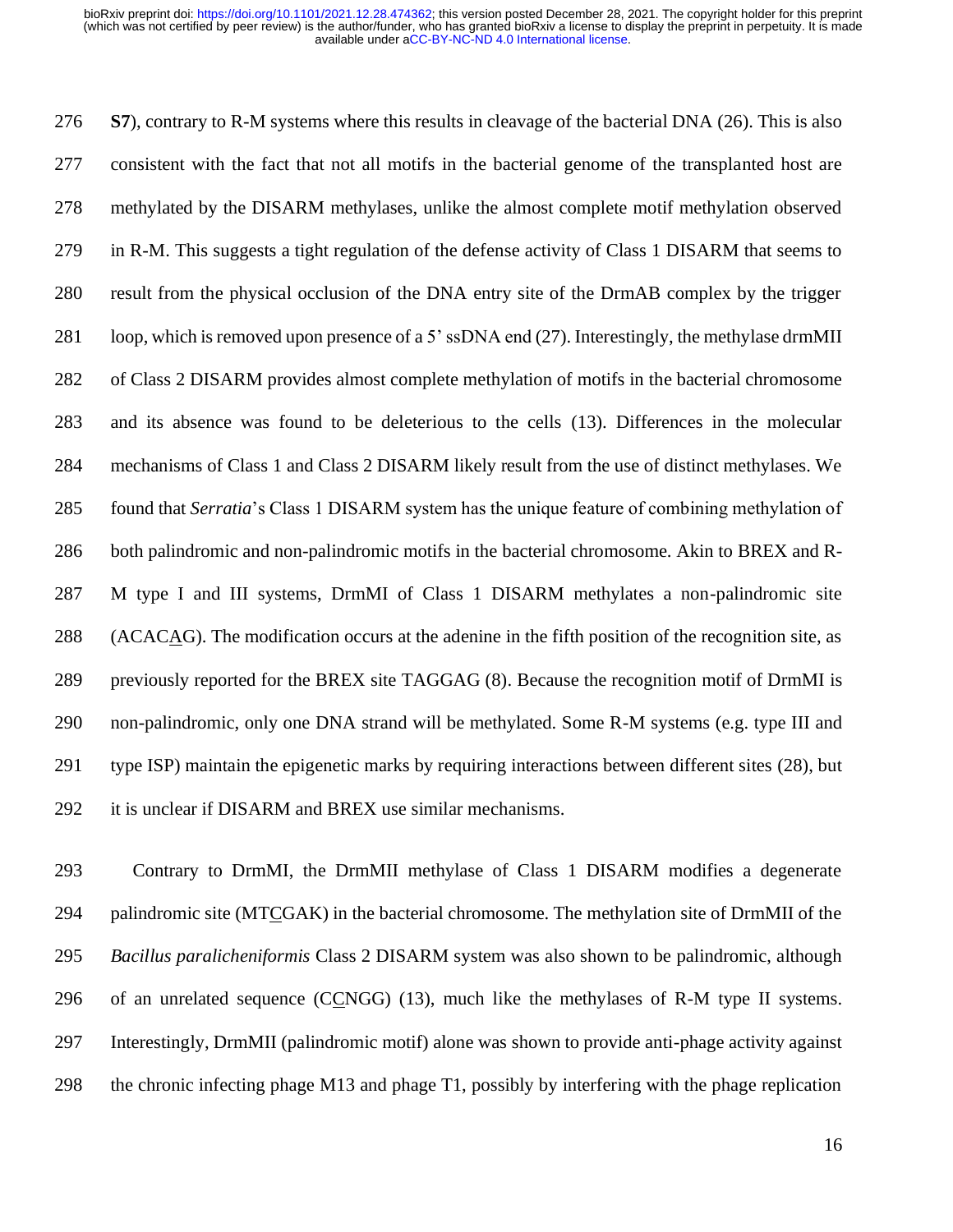cycle as observed previously (29). DrmMI (non-palindromic motif) had no observable impact on anti-M13 activity, as previously observed also for the BREX system (non-palindromic motif). DrmABC without any of the methylases also provides protection against M13. It is possible that the strong activity of DISARM against phage M13 results from the added effect of DrmABC and a possible direct effect of DrmMII methylation of palindromic sites on DNA replication of M13. In conclusion, we show that Class 1 DISARM systems are effective on viral and plasmid DNA, and show enhanced protection against invader DNA when unmethylated cognate DNA motifs are present (**Figure 4**). The mechanism of DISARM is remarkably robust with many of its components playing an enhancing but non-essential role.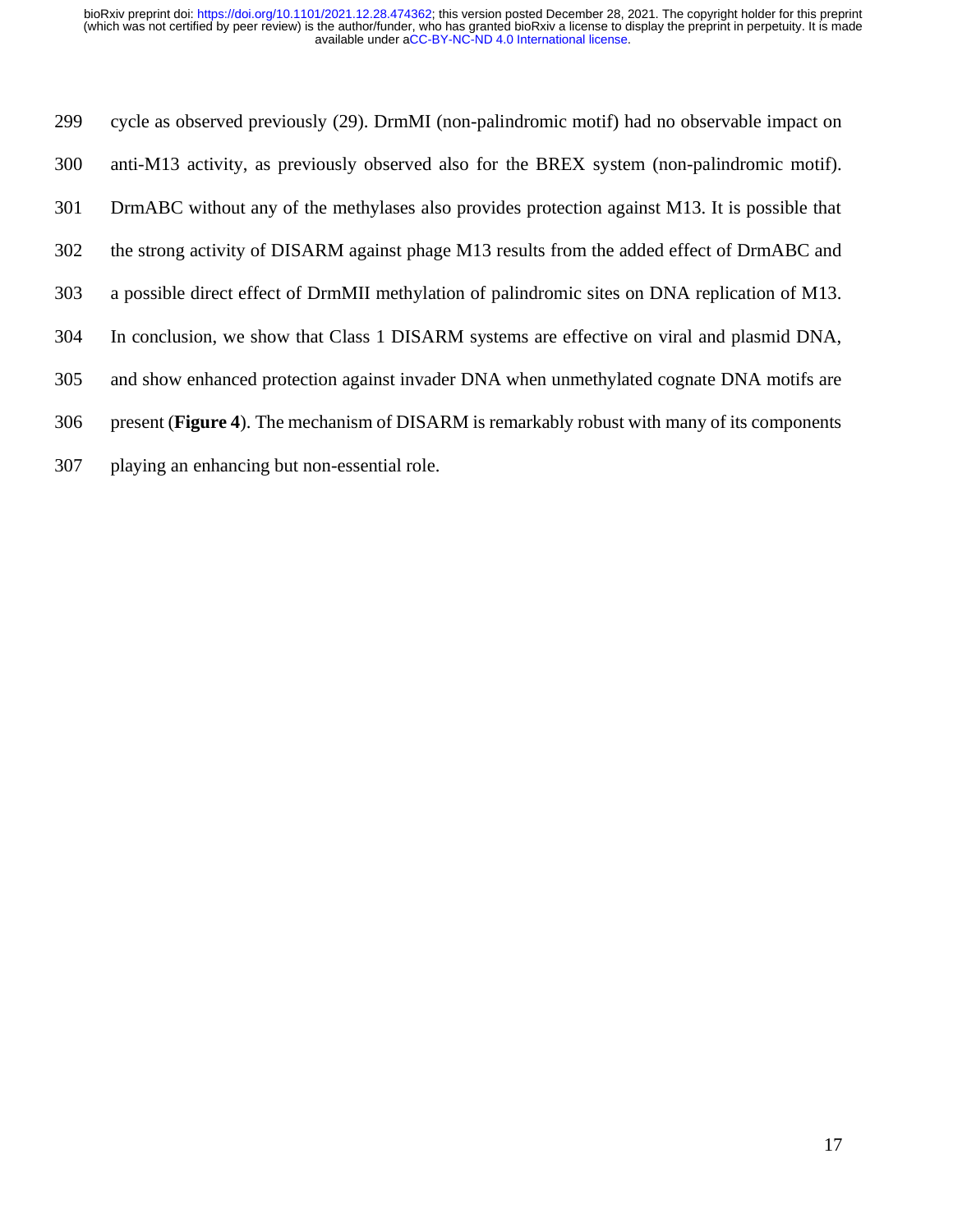#### **ACKNOWLEDGEMENT**

- The authors thank Zohar Mukamel and the Weizmann Life Science Core Facilities for help with
- bisulfite and PacBio sequencing, respectively.

#### **FUNDING**

- This work was supported by the Netherlands Organisation for Scientific Research (NWO) with
- Vici grant VI.C182.027 to S.J.J.B and Veni grant 016.Veni.181.092 to F.L.N.

#### **AUTHOR CONTRIBUTIONS**

 S.J.J.B. and F.L.N. conceived the research. C.A.M. and A.S. performed the experiments. G.O. and R.S. performed the methylation-sensitive sequencing and corresponding data analysis. All authors contributed to data analysis and discussed the results. C.A.M. wrote the manuscript. F.L.N. and S.J.J.B. reviewed and edited the manuscript with input from all authors. All authors approved the manuscript.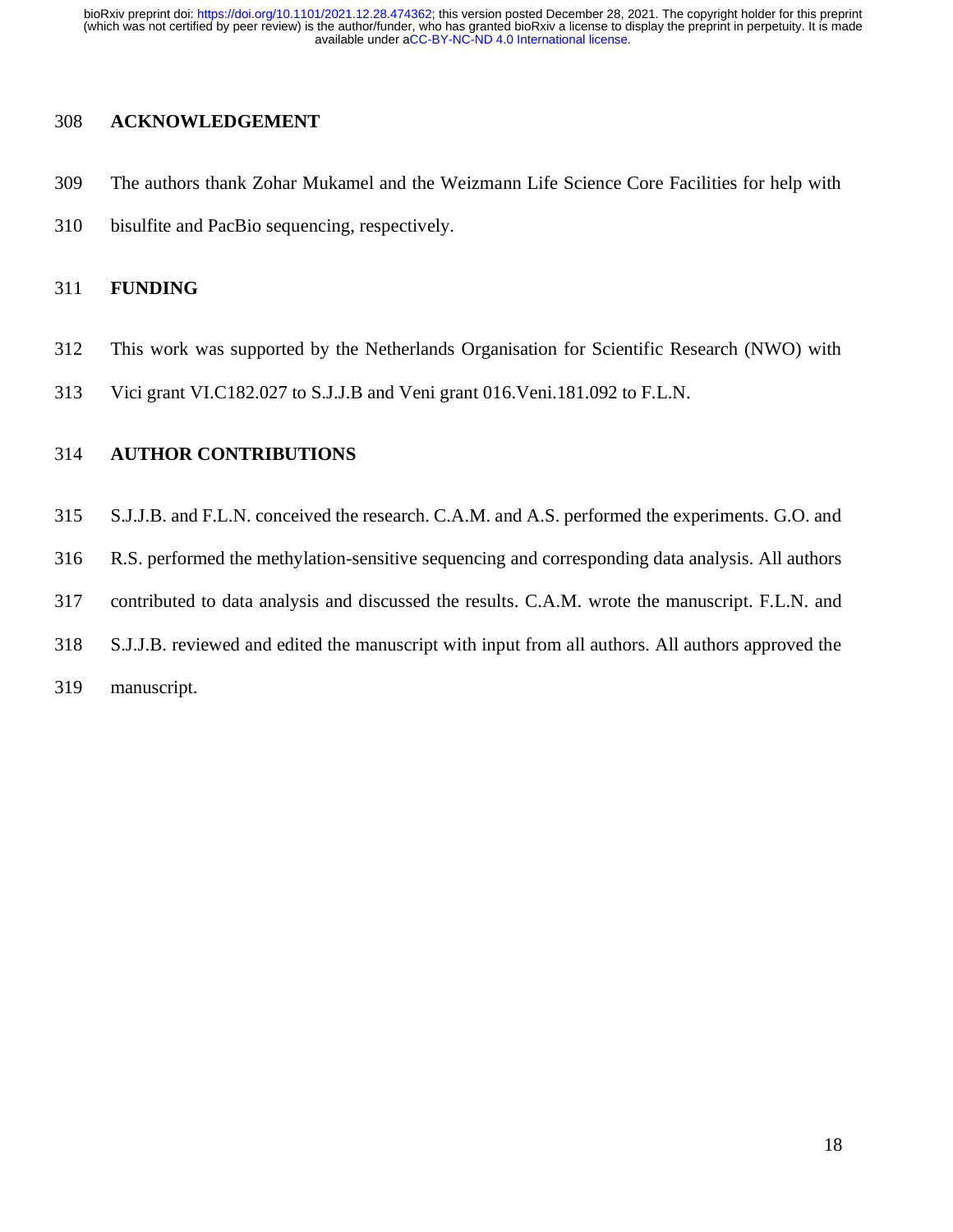#### **REFERENCES**

- 1. Labrie,S.J., Samson,J.E. and Moineau,S. (2010) Bacteriophage resistance mechanisms. *Nat. Rev. Microbiol.*, **8**, 317–327.
- 2. Tesson,F., Hervé,A., Touchon,M., Humières,C. and Cury,J. (2021) Systematic and quantitative
- view of the antiviral arsenal of prokaryotes. *bioRxiv*, 10.1101/2021.09.02.458658.
- 3. Tock,M.R. and Dryden,D.T.F. (2005) The biology of restriction and anti-restriction. *Curr. Opin. Microbiol.*, **8**, 466-472.
- 4. Doron,S., Melamed,S., Ofir,G., Leavitt,A., Lopatina,A., Keren,M., Amitai,G. and Sorek,R.
- (2018) Systematic discovery of antiphage defense systems in the microbial pangenome. *Science*, **4120**, 0–12.
- 5. Gao,L., Altae-Tran,H., Böhning,F., Makarova,K.S., Segel,M., Schmid-Burgk,J.L., Koob,J.,
- Wolf,Y.I., Koonin,E. V. and Zhang,F. (2020) Diverse enzymatic activities mediate antiviral immunity in prokaryotes. *Science*, **1084**, 1077–1084.
- 6. Kronheim,S., Daniel-Ivad,M., Duan,Z., Hwang,S., Wong,A.I., Mantel,I., Nodwell,J.R. and
- Maxwell,K.L. (2018) A chemical defence against phage infection. *Nature*, **564**, 283-286.
- 7. Swarts,D.C., Jore,M.M., Westra,E.R., Zhu,Y., Janssen,J.H., Snijders,A.P., Wang,Y., Patel,D.J.,
- Berenguer,J., Brouns,S.J.J., *et al.* (2014) DNA-guided DNA interference by a prokaryotic Argonaute. *Nature*, **507**, 258–261.
- 8. Goldfarb,T., Sberro,H., Weinstock,E., Cohen,O., Doron,S., Charpak-Amikam,Y., Afik,S.,
- Ofir,G., Sorek,R., Charpak‐Amikam,Y., *et al.* (2015) BREX is a novel phage resistance system widespread in microbial genomes. *EMBO J.*, **34**, 169–183.
- 9. Cohen,D., Melamed,S., Millman,A., Shulman,G., Oppenheimer-Shaanan,Y., Kacen,A.,
- Doron,S., Amitai,G. and Sorek,R. (2019) Cyclic GMP–AMP signalling protects bacteria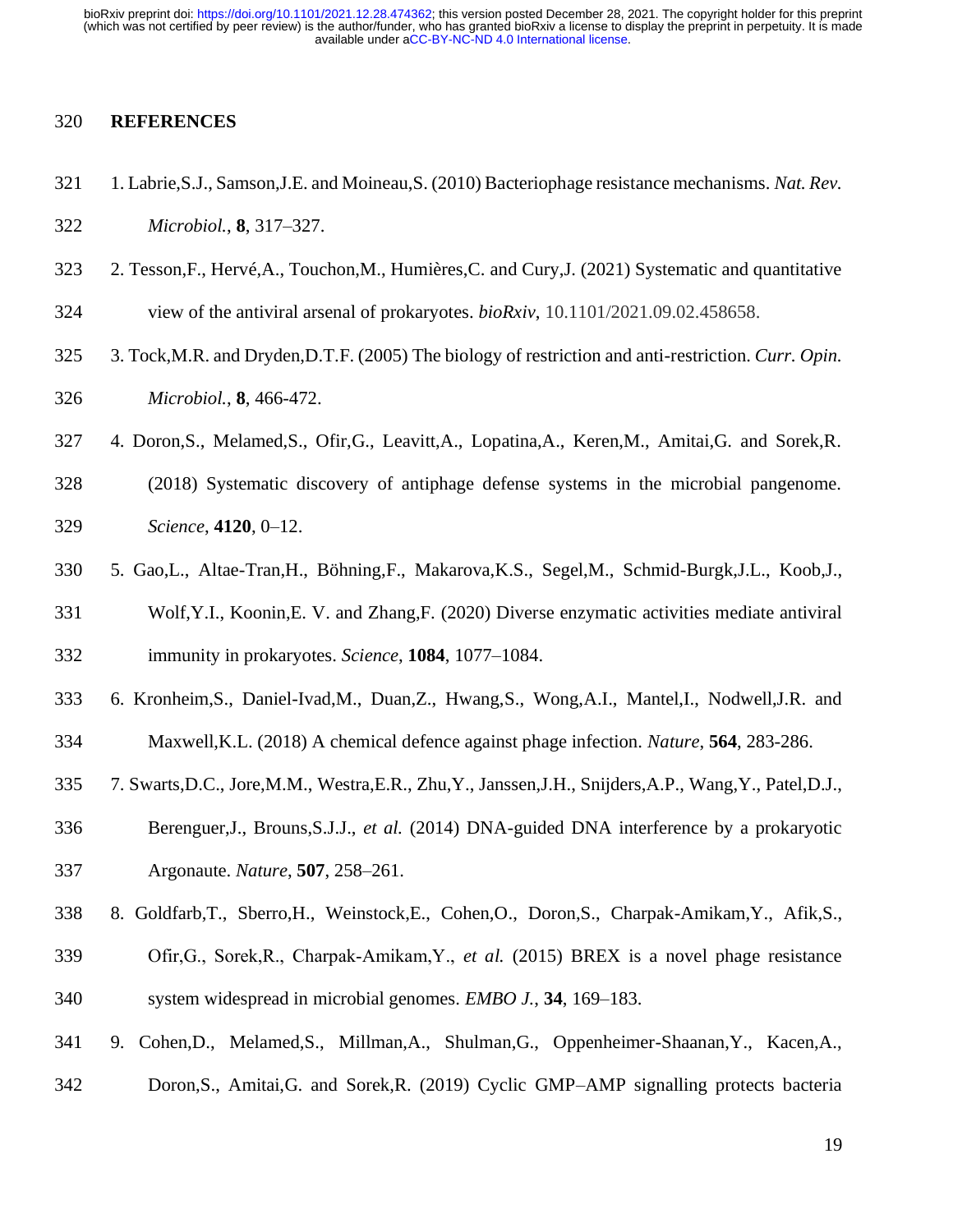- against viral infection. *Nature*, **574**, 691–695.
- 10. Millman,A. (2020) Bacterial retrons function in anti-phage defense. Cell, **183**, 1551-1561.e12.
- 11. Rousset,F., Dowding,J., Bernheim,A., Rocha,E.P.C. and Bikard,D. (2021) Prophage-encoded
- hotspots of bacterial immune systems. *bioRxiv*, 10.1101/2021.01.21.427644.
- 12. Bernheim,A., Millman,A., Ofir,G., Meitav,G., Avraham,C., Shomar,H., Rosenberg,M.M.,
- Tal,N., Melamed,S., Amitai,G., *et al.* (2021) Prokaryotic viperins produce diverse antiviral molecules. *Nature*, **589**, 120–124.
- 13. Ofir,G., Melamed,S., Sberro,H., Mukamel,Z., Silverman,S., Yaakov,G., Doron,S. and Sorek,R.
- (2018) DISARM is a widespread bacterial defence system with broad anti-phage activities.
- *Nat. Microbiol.*, **3**, 90-98.
- 14. Bonilla,N., Rojas,M.I., Netto Flores Cruz,G., Hung,S.-H., Rohwer,F. and Barr,J.J. (2016) Phage on tap-a quick and efficient protocol for the preparation of bacteriophage laboratory stocks. *PeerJ*, **4**, e2261.
- 15. Clokie,M.R.J. and Kropinski,A.M. (2009) Bacteriophages. Methods and Protocols Volume 1: Isolation, Characterization, and Interactions. Humana Press.
- 16. Sambrook,J. and Russell,D. (2011) Purification of Nucleic Acids by Extraction with Phenol:Chloroform. *Cold Spring Harb. Protoc.*, **2006**, 4455.
- 17. McAlister,V., Zou,C., Winslow,R.H. and Christie,G.E. (2003) Purification and in vitro characterization of the Serratia marcescens NucC protein, a zinc-binding transcription factor homologous to P2 Ogr. *J. Bacteriol.*, **185**, 1808–1816.
- 18. Feng,Z., Fang,G., Korlach,J., Clark,T., Luong,K., Zhang,X., Wong,W. and Schadt,E. (2013)
- Detecting DNA Modifications from SMRT Sequencing Data by Modeling Sequence Context Dependence of Polymerase Kinetic. *PLoS Comput. Biol.*, **9**, 1–10.
- 19. Nobrega,F.L., Vlot,M., Jonge,P.A., Dreesens,L.L., Beaumont,H.J.E., Lavigne,R., Dutilh,B.E.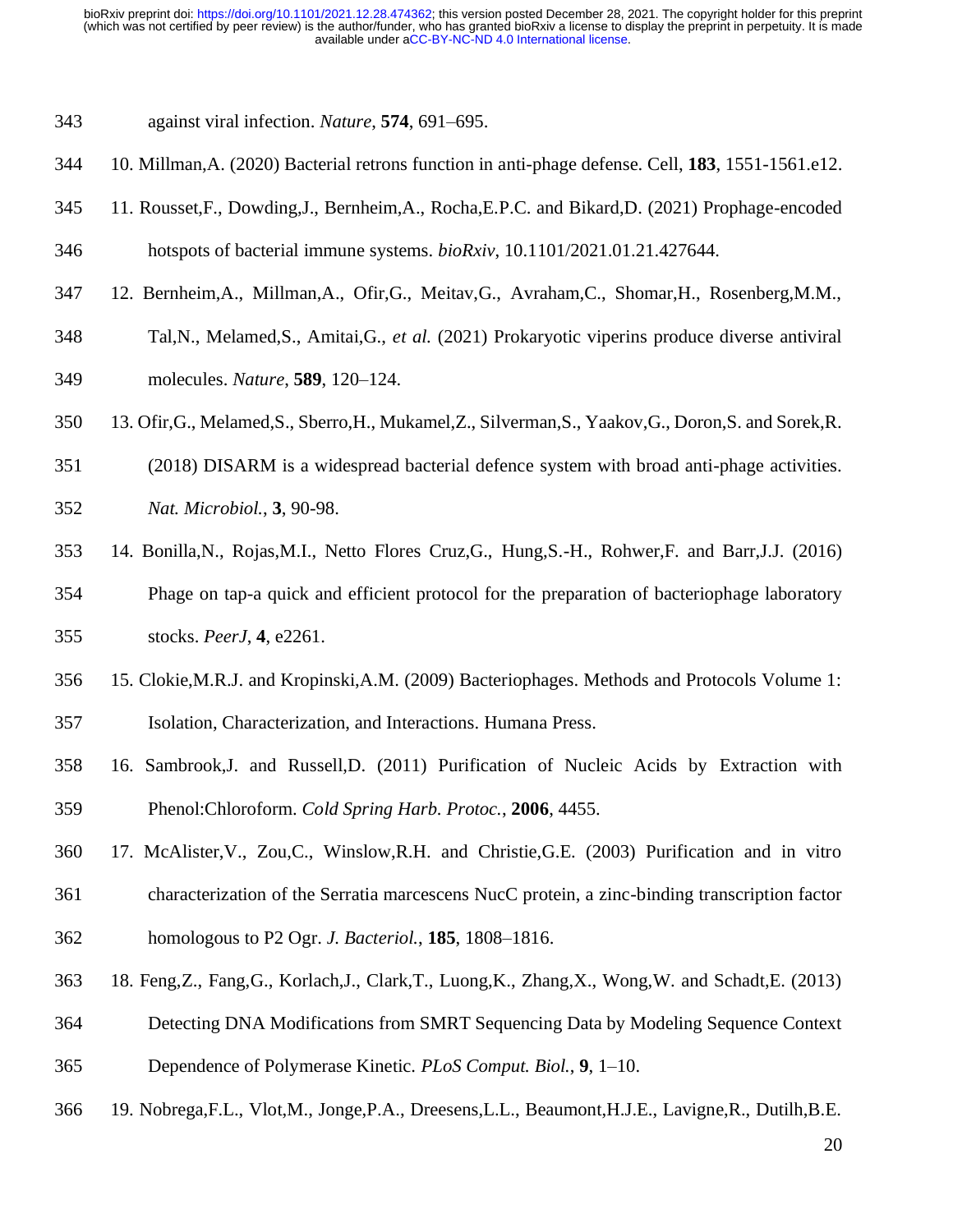| 367 | and Brouns, S.J.J. (2018) Targeting mechanisms of tailed bacteriophages. Nat. Rev.                   |
|-----|------------------------------------------------------------------------------------------------------|
| 368 | Microbiol., 16, 760-773.                                                                             |
| 369 | 20. Howard-Varona, C., Hargreaves, K.R., Abedon, S.T. and Sullivan, M.B. (2017) Lysogeny in          |
| 370 | nature: Mechanisms, impact and ecology of temperate phages. ISME J., 11, 1511-1520.                  |
| 371 | 21. Venclovas, Č. (2019) Genome Replication of Bacterial and Archaeal Viruses. In Bamford, D.H.,     |
| 372 | Zuckerman, M. (eds.), Encyclopedia of Virology (Fourth Edition). Academic Press, pp. 429-            |
| 373 | 438.                                                                                                 |
| 374 | 22. Trun, N. and Trempy, J. (2009) Fundamental Bacterial Genetics Wiley. Wiley-Blackwell.            |
| 375 | 23. Gordeeva, J., Morozova, N., Sierro, N., Isaev, A., Sinkunas, T., Tsvetkova, K., Matlashov, M.,   |
| 376 | Truncaite, L., Morgan, R.D., Ivanov, N. V., et al. (2019) BREX system of Escherichia coli            |
| 377 | distinguishes self from non-self by methylation of a specific DNA site. Nucleic Acids Res.,          |
| 378 | 47, 253-265.                                                                                         |
| 379 | 24. Pleška, M. and Guet, C.C. (2017) Effects of mutations in phage restriction sites during escape   |
| 380 | from restriction–modification. <i>Biol. Lett.</i> , 13, 9–12.                                        |
| 381 | 25. Murphy, J., Mahony, J., Ainsworth, S., Nauta, A. and van Sinderen, D. (2013) Bacteriophage       |
| 382 | orphan DNA methyltransferases: Insights from their bacterial origin, function, and                   |
| 383 | occurrence. Appl. Environ. Microbiol., 79, 7547-7555.                                                |
| 384 | 26. Pleška, M., Qian, L., Okura, R., Bergmiller, T., Wakamoto, Y., Kussell, E. and Guet, C.C. (2016) |
| 385 | Bacterial autoimmunity due to a restriction-modification system. Curr. Biol., 26, 404–409.           |
| 386 | 27. Bravo, J.P.K., Aparicio-Maldonado, C., Nobrega, F.L., Brouns, S.J.J. and Taylor, D.W. (2021)     |
| 387 | Structural basis for broad anti-phage immunity by DISARM. bioRxiv.                                   |
| 388 | 28. Shen, B.W., Quispe, J.D., Luyten, Y., McGough, B.E., Morgan, R.D. and Stoddard, B.L. (2021)      |
| 389 | Coordination of phage genome degradation versus host genome protection by a bifunctional             |
| 390 | restriction-modification enzyme visualized by CryoEM. Structure, 29, 521-530.e5.                     |
|     | 21                                                                                                   |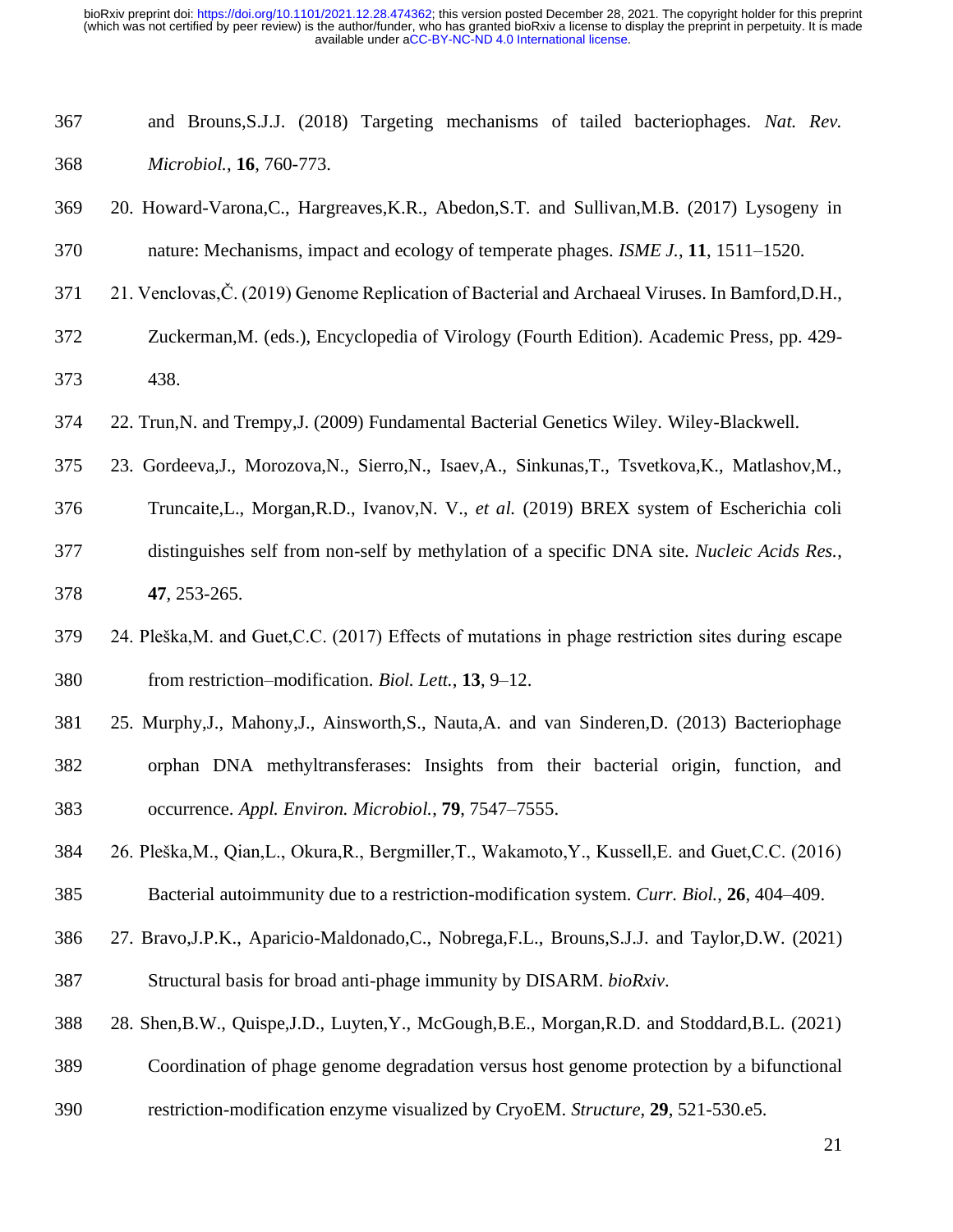- 29. Fomenkov,A., Sun,Z., Murray,I.A., Ruse,C., Mcclung,C., Yamaichi,Y., Raleigh,E.A. and
- Roberts,R.J. (2020) Plasmid replication-associated single-strand-specific methyltransferases.
- *Nucleic Acids Res.*, **48**, 12858–12873.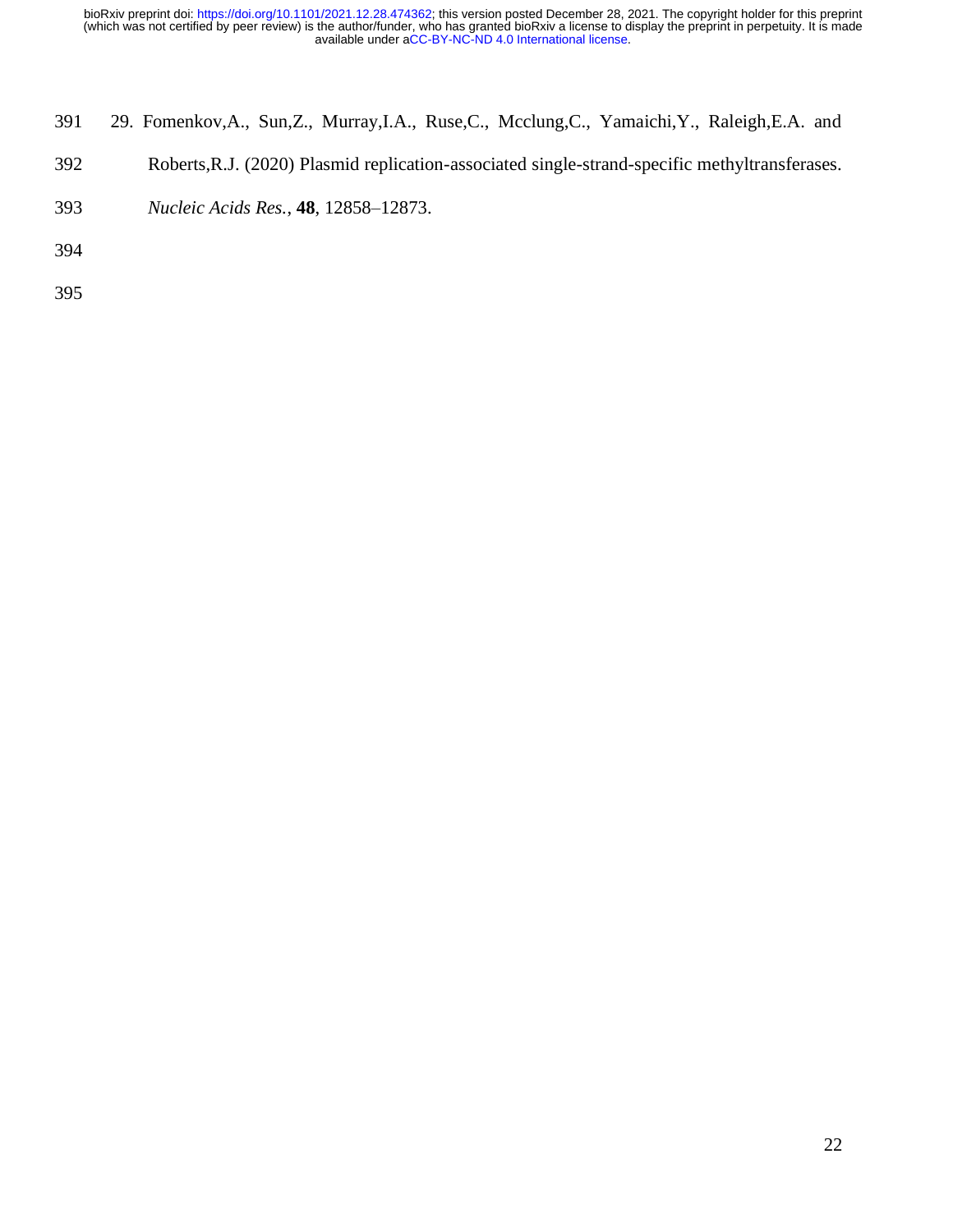#### 396 **FIGURES**



397

23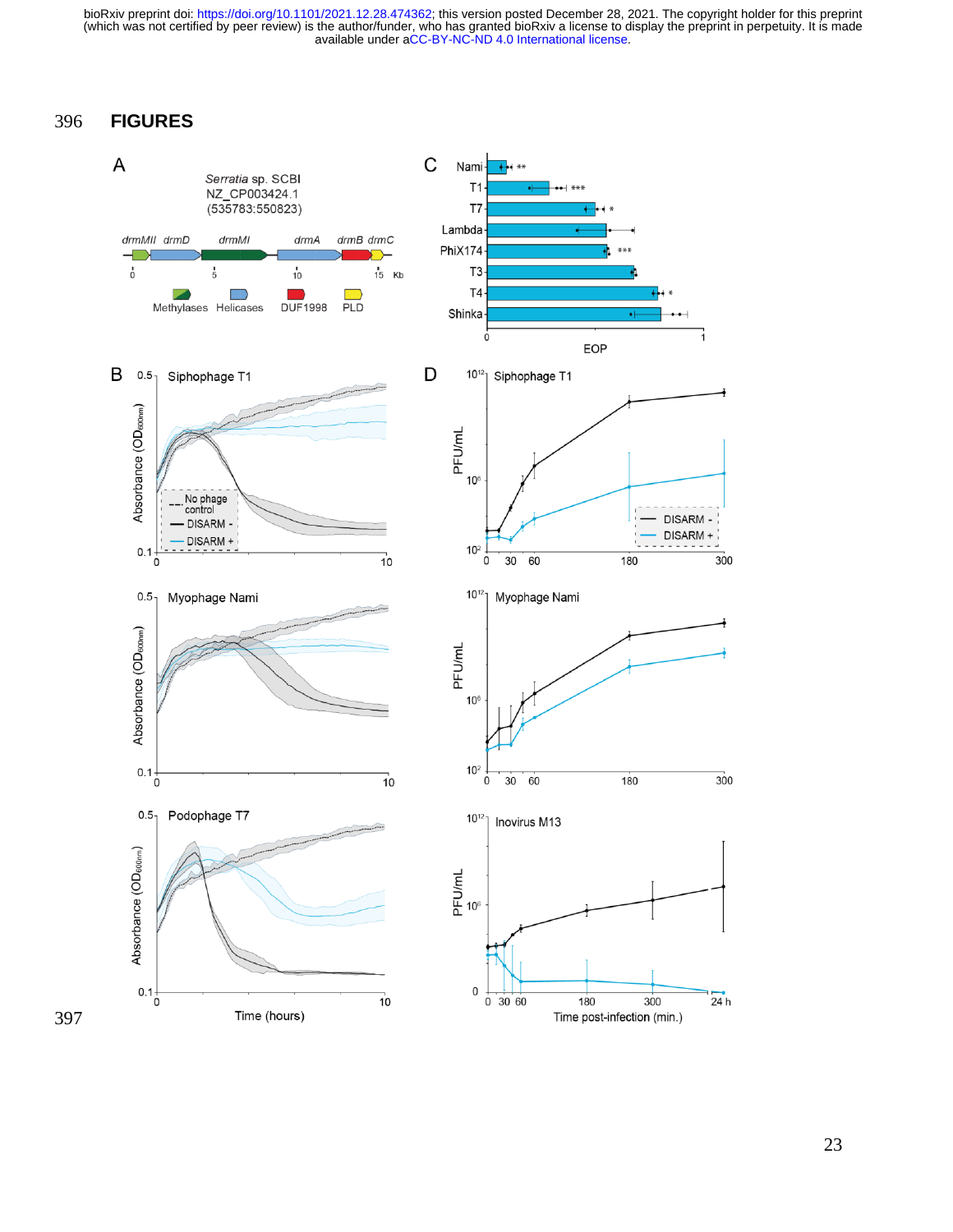**Figure 1.** Protection provided by Class 1 DISARM against phage infection. (**A**) Gene cluster of Class 1 DISARM from *Serratia* sp. SCBI. (**B**) Effect of siphophage T1, myophage Nami, and podophage T7 on the growth curve of DISARM (+) or DISARM (-) strains. Uninfected DISARM (-) and DISARM (+) strains have similar growth curves and only uninfected DISARM (-) is displayed. Full results can be seen in **Supplementary Figure S2**. Initial MOI: 5x10<sup>-4</sup>. Filled areas inside dotted lines indicate standard deviation of three independent replicates. (**C**) Efficiency of plating (EOP) of a set of DNA phages in a DISARM (+) strain normalized to the DISARM (-) strain. (**D**) Effect of DISARM on the population of siphophage T1, myophage Nami, and inovirus M13 over time. Bacterial cultures of DISARM (-) or DISARM (+) strains were infected with phage 407 at MOI of  $2x10^{-6}$ ,  $1x10^{-5}$  and  $2x10^{-6}$  for phages T1, Nami and M13 respectively, and the titer was determined at selected time points. Curves depict the average and standard deviation of three independent experiments. Statistical significance was determined by two-tailed, unpaired t Test 410 and is represented as \*, \*\*, or \*\*\* for  $p < 0.05$ , 0.01 or 0.001, respectively.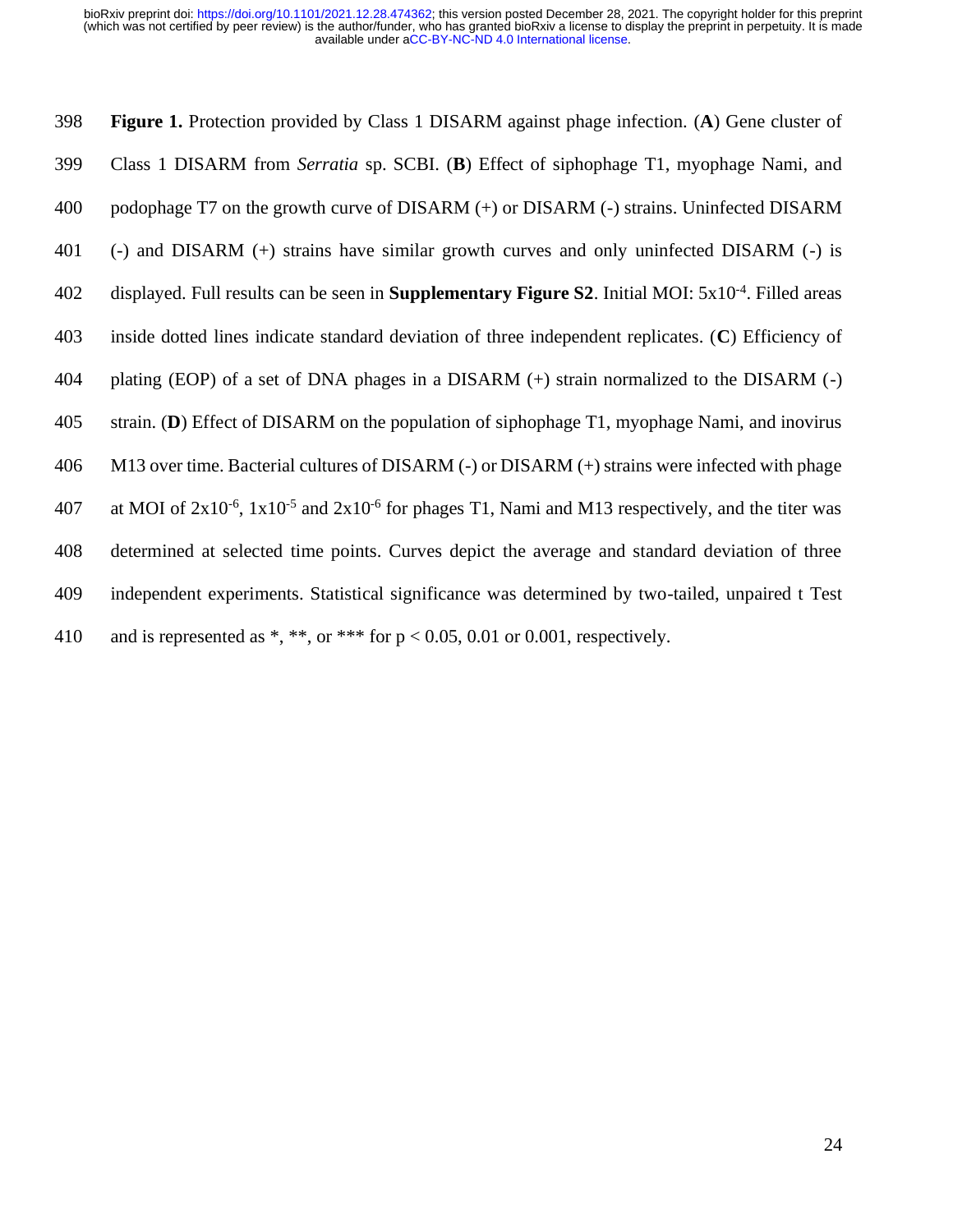

 **Figure 2.** Effect of Class 1 DISARM components on protection against phage infection. (**A**) Efficiency of plating (EOP) of myophage Nami on strains containing the modified DISARM system (DISARM (-) strain), normalized to the DISARM strain. Titer-fold increase of (**B**) myophage Nami¸ and (**C**) inovirus M13 upon propagation in cultures of strains containing the complete or modified DISARM system. Graphics represent the time point at which maximum effect on phage replication was achieved. For (**C**), negative values indicate phage titers below the initial phage titer. Bars depict the average and standard deviation of three independent replicates. Statistical significance was determined by one-way ANOVA+ with Tukey post-hoc test and is 420 represented as \*, \*\*, or \*\*\* for  $p < 0.05$ , 0.01 or 0.001, respectively.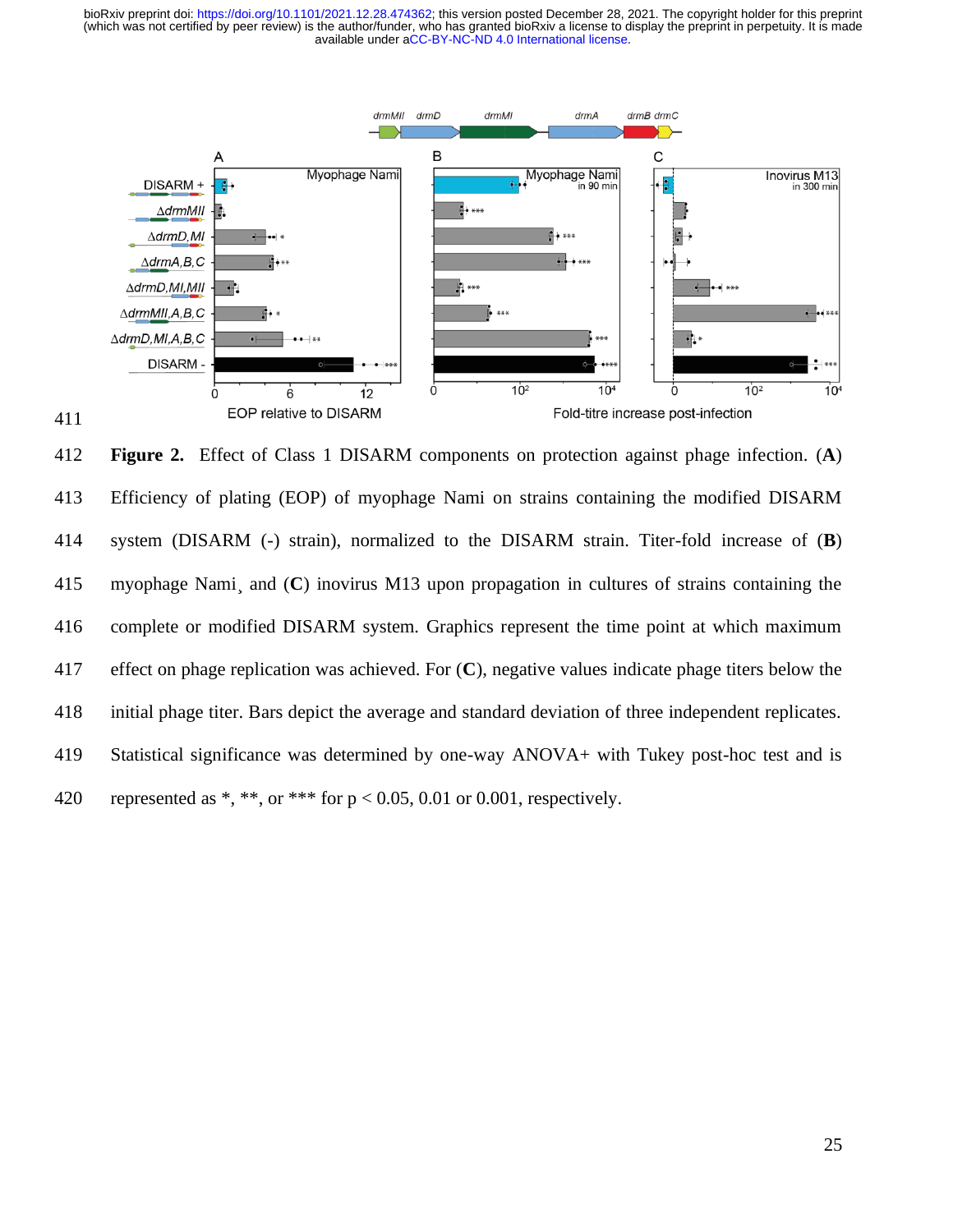

 **Figure 3.** Effect of DNA methylation in Class 1 DISARM. Weblogos of methylation motifs of DISARM methylases (**A**) DrmMI and (**B**) DrmMII. (**C**) Schematic representation of pCONJ plasmid with motifs as defined in (**A**) and (**B**). (**D**) Relative number of modified sites detected in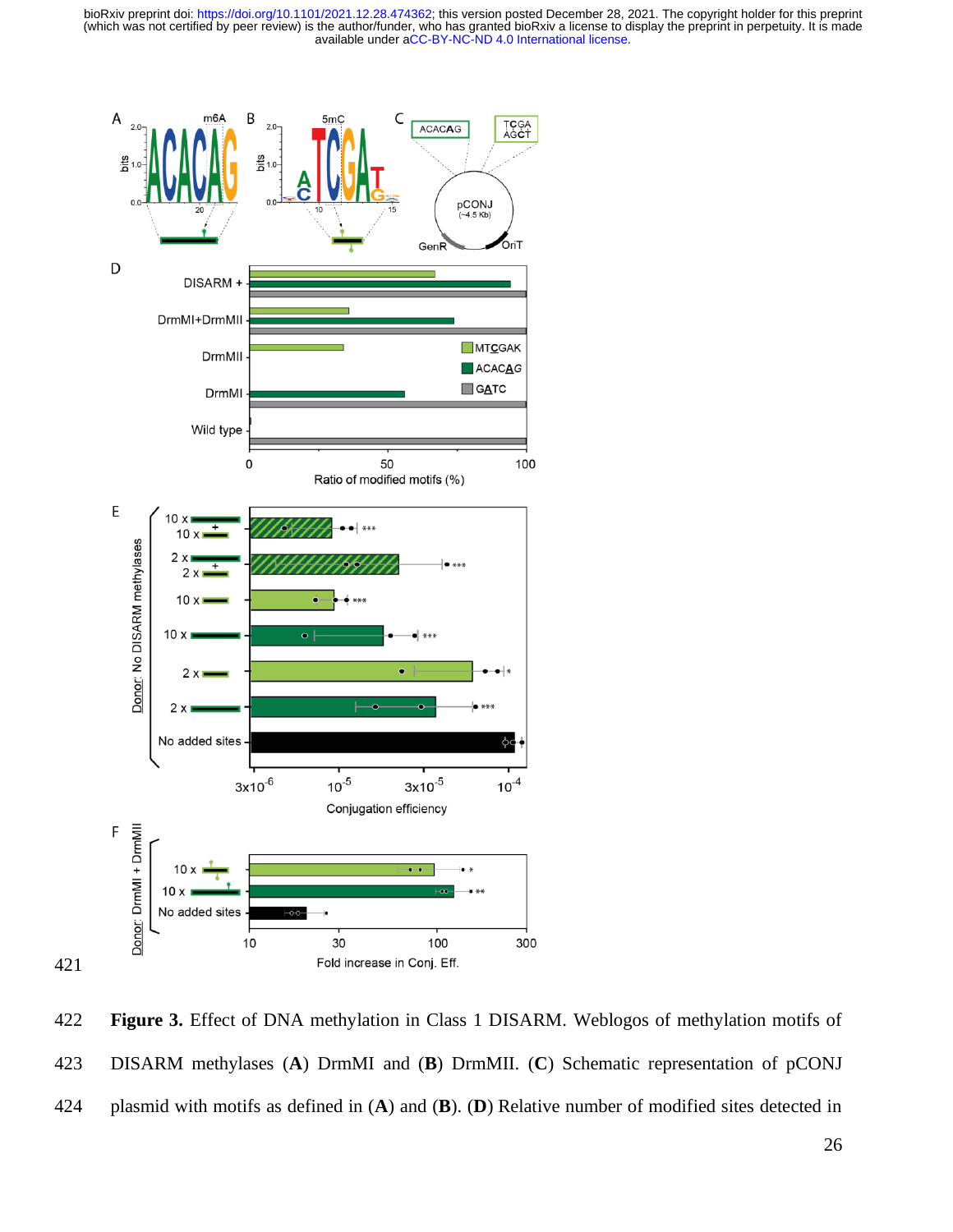| 425 | the genome of E. coli expressing the Class 1 DISARM system of Serratia sp. SCBI. Three distinct         |
|-----|---------------------------------------------------------------------------------------------------------|
| 426 | DNA modifications were detected: GATC sites modified by <i>dam</i> from <i>E. coli</i> ; ACACAG sites   |
| 427 | modified by <i>drmMI</i> ; and MTCGAK sites modified by <i>drmMII</i> . (E) Conjugation efficiency of   |
| 428 | plasmid pCONJ with variable numbers of unmethylated motifs ACACAG and/or MTCGAK into                    |
| 429 | the recipient DISARM $(+)$ strain (see <b>Supplementary Figure S5B</b> for results in recipient control |
| 430 | strain). Control is pCONJ with no motifs in its sequence. $(F)$ Conjugation efficiency of plasmid       |
| 431 | pCONJ with 10 methylated motifs ACACAG or MTCGAK into the recipient DISARM (+) strain,                  |
|     |                                                                                                         |

432 normalized by conjugation efficiency of pCONJ with unmethylated motifs.